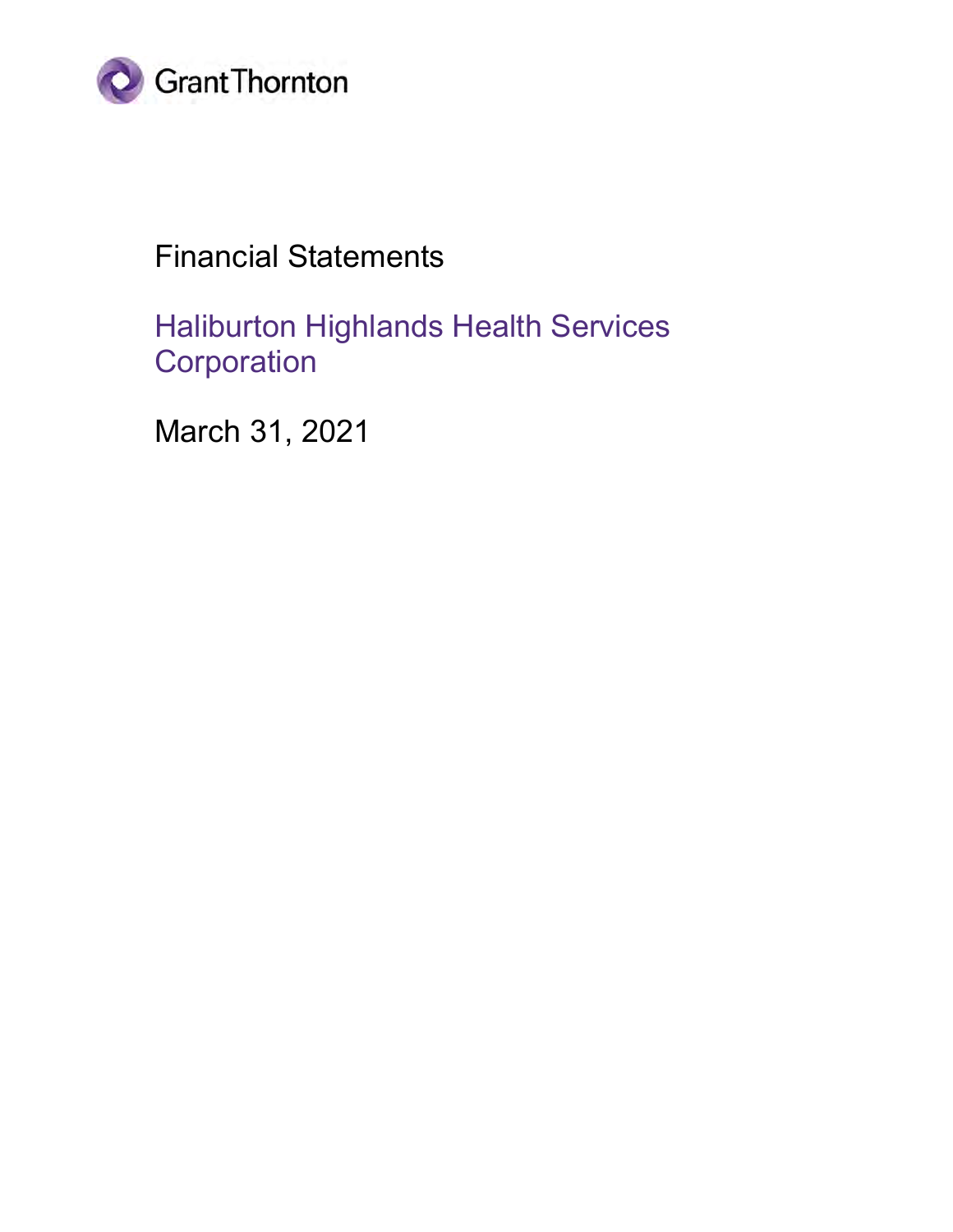## **Contents**

| . .<br>۰,<br>×<br>× |  |
|---------------------|--|
|---------------------|--|

| Independent Auditor's Report                      | $1 - 2$  |
|---------------------------------------------------|----------|
| <b>Statement of Financial Position</b>            | 3        |
| <b>Statement of Operations</b>                    | 4        |
| Statement of Changes in Net Assets                | 5        |
| <b>Statement of Cash Flows</b>                    | 6        |
| Notes to the Financial Statements                 | $7 - 21$ |
| Minden and Haliburton Hospitals                   | 22       |
| Mental Health Program/Homelessness Program        | 23       |
| <b>Supportive Housing Program</b>                 | 24       |
| <b>Alternative Funding for Emergency Services</b> | 25       |
| Long-Term Care                                    | 26       |
| <b>Hospice Palliative Care</b>                    | 27       |
| <b>Community Support Services</b>                 | 28       |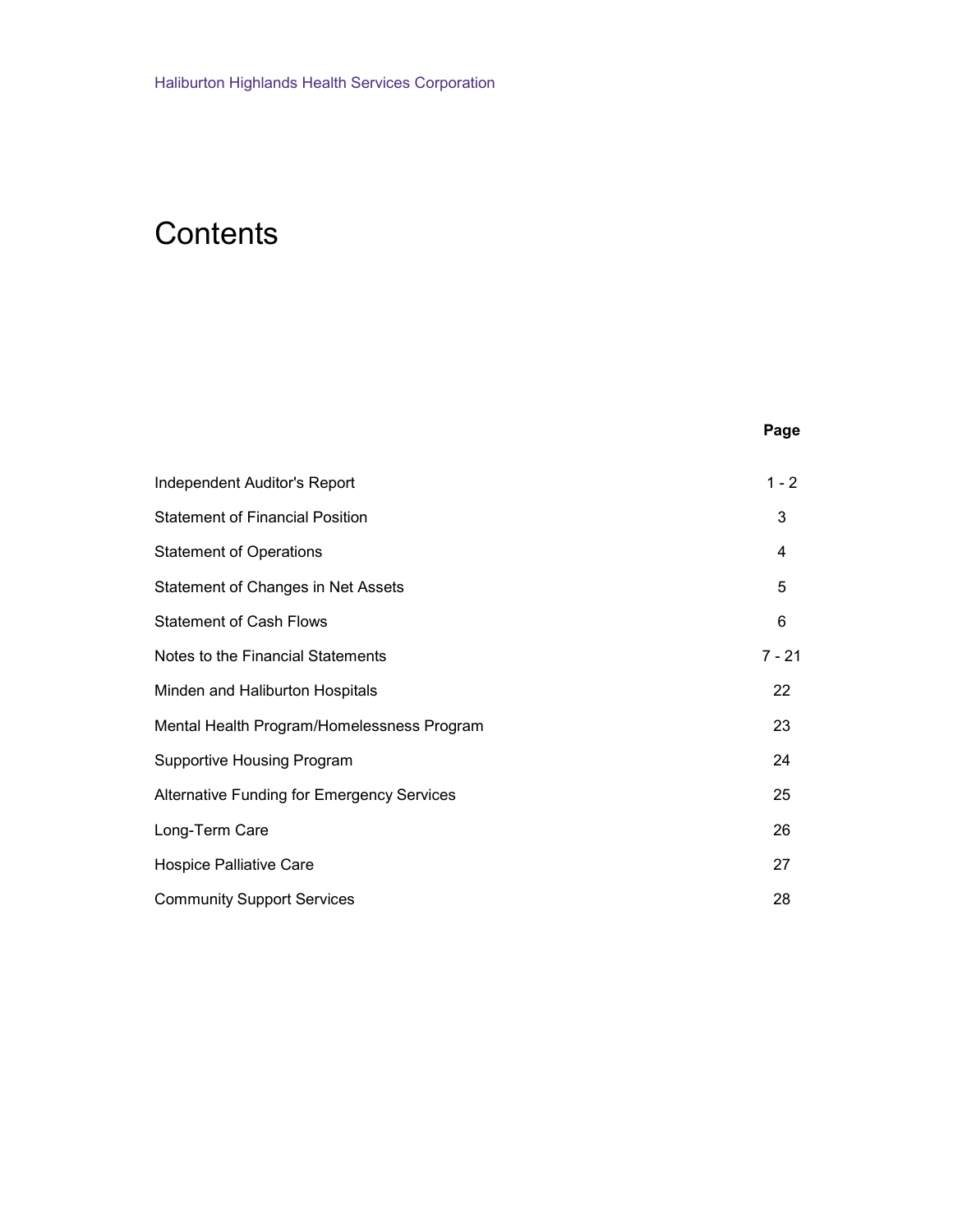

### Independent Auditor's Report

Grant Thornton LLP 362 Queen Street Peterborough, ON K9H 3J6

T +1 705 743 5020 F +1 705 743 5081 www.GrantThornton.ca

To the Board of Directors of Haliburton Highlands Health Services Corporation

#### Opinion

We have audited the financial statements of Haliburton Highlands Health Services Corporation (the "Corporation"), which comprise the statement of financial position as at March 31, 2021, and the statement of operations, statement of changes in net assets and statement of cash flows for the year then ended, and notes to the financial statements, including a summary of significant accounting policies.

In our opinion, the accompanying financial statements present fairly, in all material respects, the financial position of the Corporation as at March 31, 2021, and its results of operations and its cash flows for the year then ended in accordance with Canadian public sector accounting standards.

#### Basis for Opinion

We conducted our audit in accordance with Canadian generally accepted auditing standards. Our responsibilities under those standards are further described in the Auditor's Responsibilities for the Audit of the Financial Statements section of our report. We are independent of the Corporation in accordance with the ethical requirements that are relevant to our audit of the financial statements in Canada, and we have fulfilled our other ethical responsibilities in accordance with these requirements. We believe that the audit evidence we have obtained is sufficient and appropriate to provide a basis for our opinion.

#### Other Matter

Our audit was conducted for the purposes of forming an opinion on the financial statements taken as a whole. The schedules to the financial statements on pages 22 - 28 are presented for purposes of additional information and are not a required part of the financial statements. Such information has been subjected to the auditing procedures applied only to the extent necessary to express an opinion in the audit of the financial statements taken as a whole.

#### Responsibilities of Management and Those Charged with Governance for the Financial **Statements**

Management is responsible for the preparation and fair presentation of the financial statements in accordance with Canadian public sector accounting standards, and for such internal control as management determines is necessary to enable the preparation of financial statements that are free from material misstatement, whether due to fraud or error.

In preparing the financial statements, management is responsible for assessing the Corporation's ability to continue as a going concern, disclosing, as applicable, matters related to going concern and using the going concern basis of accounting unless management either intends to liquidate the Corporation or to cease operations, or has no realistic alternative but to do so.

Those charged with governance are responsible for overseeing the Corporation's financial reporting process.

Audit | Tax | Advisory © Grant Thornton LLP. A Canadian Member of Grant Thornton International Ltd 1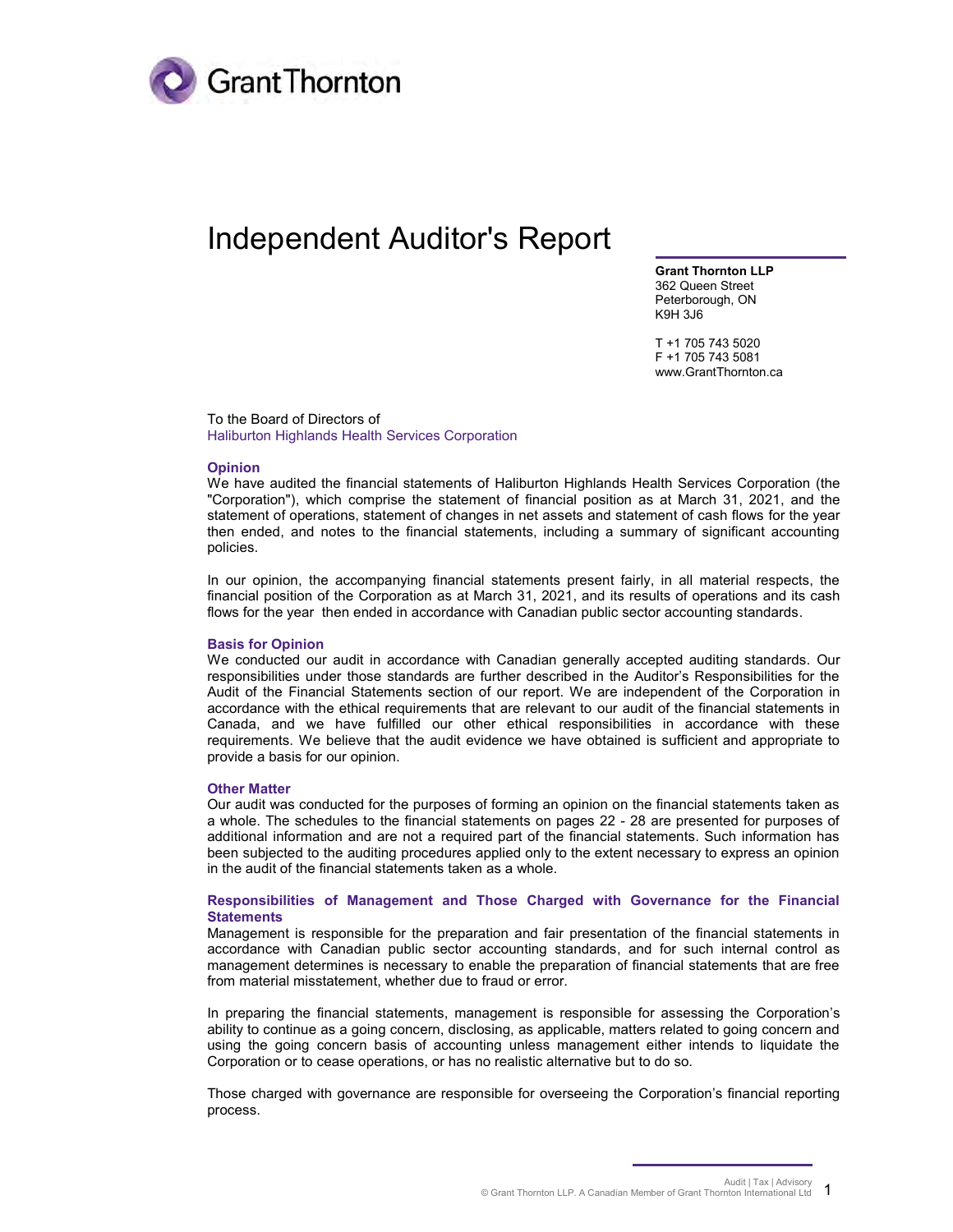## Independent Auditor's Report (continued)

#### Auditor's Responsibilities for the Audit of the Financial Statements

Our objectives are to obtain reasonable assurance about whether the financial statements as a whole are free from material misstatement, whether due to fraud or error, and to issue an auditor's report that includes our opinion. Reasonable assurance is a high level of assurance, but is not a guarantee that an audit conducted in accordance with Canadian generally accepted auditing standards will always detect a material misstatement when it exists. Misstatements can arise from fraud or error and are considered material if, individually or in the aggregate, they could reasonably be expected to influence the economic decisions of users taken on the basis of these financial statements. As part of an audit in accordance with Canadian generally accepted auditing standards, we exercise professional judgment and maintain professional skepticism throughout the audit. We also:

- Identify and assess the risks of material misstatement of the financial statements, whether due to fraud or error, design and perform audit procedures responsive to those risks, and obtain audit evidence that is sufficient and appropriate to provide a basis for our opinion. The risk of not detecting a material misstatement resulting from fraud is higher than for one resulting from error, as fraud may involve collusion, forgery, intentional omissions, misrepresentations, or the override of internal control.
- Obtain an understanding of internal control relevant to the audit in order to design audit procedures that are appropriate in the circumstances, but not for the purpose of expressing an opinion on the effectiveness of the Corporation's internal control.
- Evaluate the appropriateness of accounting policies used and the reasonableness of accounting estimates and related disclosures made by management.
- Conclude on the appropriateness of management's use of the going concern basis of accounting and, based on the audit evidence obtained, whether a material uncertainty exists related to events or conditions that may cast significant doubt on the Corporation's ability to continue as a going concern. If we conclude that a material uncertainty exists, we are required to draw attention in our auditor's report to the related disclosures in the financial statements or, if such disclosures are inadequate, to modify our opinion. Our conclusions are based on the audit evidence obtained up to the date of our auditor's report. However, future events or conditions may cause the company to cease to continue as a going concern.
- Evaluate the overall presentation, structure and content of the financial statements, including the disclosures, and whether the financial statements represent the underlying transactions and events in a manner that achieves fair presentation.

We communicate with those charged with governance regarding, among other matters, the planned scope and timing of the audit and significant audit findings, including any significant deficiencies in internal control that we identify during our audit.

Grant Thounton LLP

Chartered Professional Accountants Licensed Public Accountants

Peterborough, Canada June 24, 2021

Audit | Tax | Advisory © Grant Thornton LLP. A Canadian Member of Grant Thornton International Ltd 2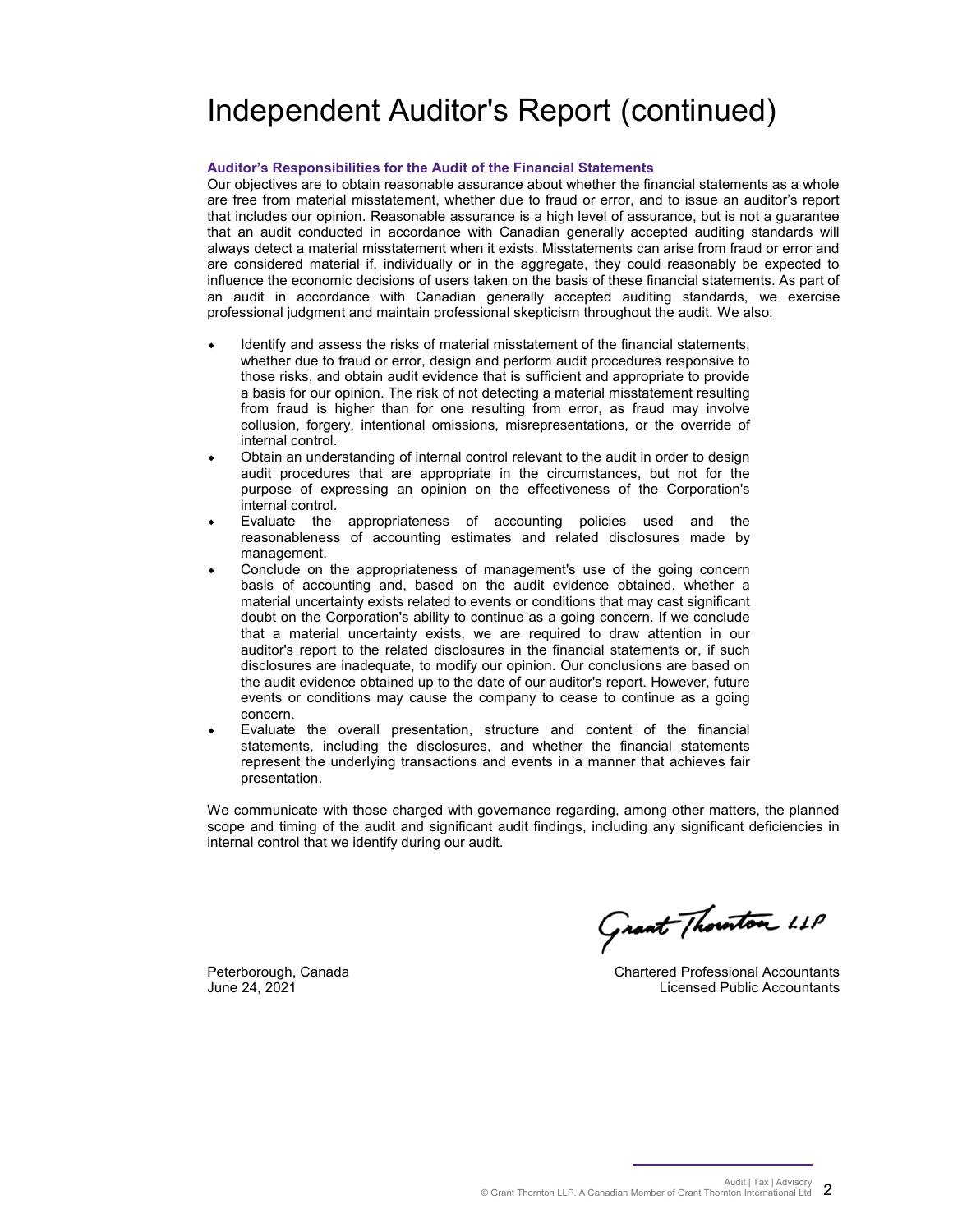### Haliburton Highlands Health Services Corporation Statement of Financial Position

| March 31                                                                                                                                                                                                                                                                                               | 2021                                                                                             | 2020                                                                              |
|--------------------------------------------------------------------------------------------------------------------------------------------------------------------------------------------------------------------------------------------------------------------------------------------------------|--------------------------------------------------------------------------------------------------|-----------------------------------------------------------------------------------|
| <b>Assets</b><br>Current<br>Cash and cash equivalents<br>Cash - capital projects (Note 4)<br>Due from Ministries of Health and Long-Term Care (Note 5)<br>Accounts receivable - Ontario Health Insurance Plan<br>Other receivables<br>Inventory<br>Group benefits deposit (Note 6)<br>Prepaid expenses | \$<br>1,725,612<br>1,487,587<br>2,849,808<br>101,734<br>872,740<br>178,230<br>143,384<br>211,254 | \$<br>3,146,655<br>464,930<br>73,630<br>1,049,461<br>168,092<br>37,686<br>168,710 |
| Property, buildings and equipment (Note 7)                                                                                                                                                                                                                                                             | 7,570,349<br>20, 137, 435<br>\$27,707,784                                                        | 5,109,164<br>18,395,530<br>\$23,504,694                                           |
| <b>Liabilities</b>                                                                                                                                                                                                                                                                                     |                                                                                                  |                                                                                   |
| Current<br>Accounts payable and accrued liabilities<br>Due to Ministries of Health and Long-Term Care (Note 5)<br>Due to Ross Memorial Hospital (Note 17)<br>Current portion of deferred capital grants and donations<br>(Note 12)<br>Current portion of long-term debt (Note 9)                       | \$<br>3,539,023<br>2,007,163<br>159,509<br>1,230,000<br>230,591<br>7,166,286                     | \$<br>3,290,511<br>1,085,853<br>139,057<br>153,560<br>4,668,981                   |
| Long-term debt (Note 9)<br>Employee future benefits (Note 10)<br>Deferred capital grants and donations (Note 12)<br>Deferred revenue<br>Total long-term liabilities                                                                                                                                    | 2,130,539<br>1,301,700<br>16,047,878<br>220,150<br>19,700,267                                    | 41,718<br>1,269,100<br>16,448,474<br>217,326<br>17,976,618                        |
|                                                                                                                                                                                                                                                                                                        | 26,866,553                                                                                       | 22,645,599                                                                        |
| <b>Net Assets</b><br>Invested in property, buildings and equipment<br>Net assets restricted for endowment purposes (Note 14)<br>Unrestricted                                                                                                                                                           | 1,983,014<br>46,190<br>(1, 187, 973)                                                             | 1,751,778<br>46,583<br>(939, 266)                                                 |
|                                                                                                                                                                                                                                                                                                        | 841,231                                                                                          | 859,095                                                                           |
|                                                                                                                                                                                                                                                                                                        | \$27,707,784                                                                                     | \$23,504,694                                                                      |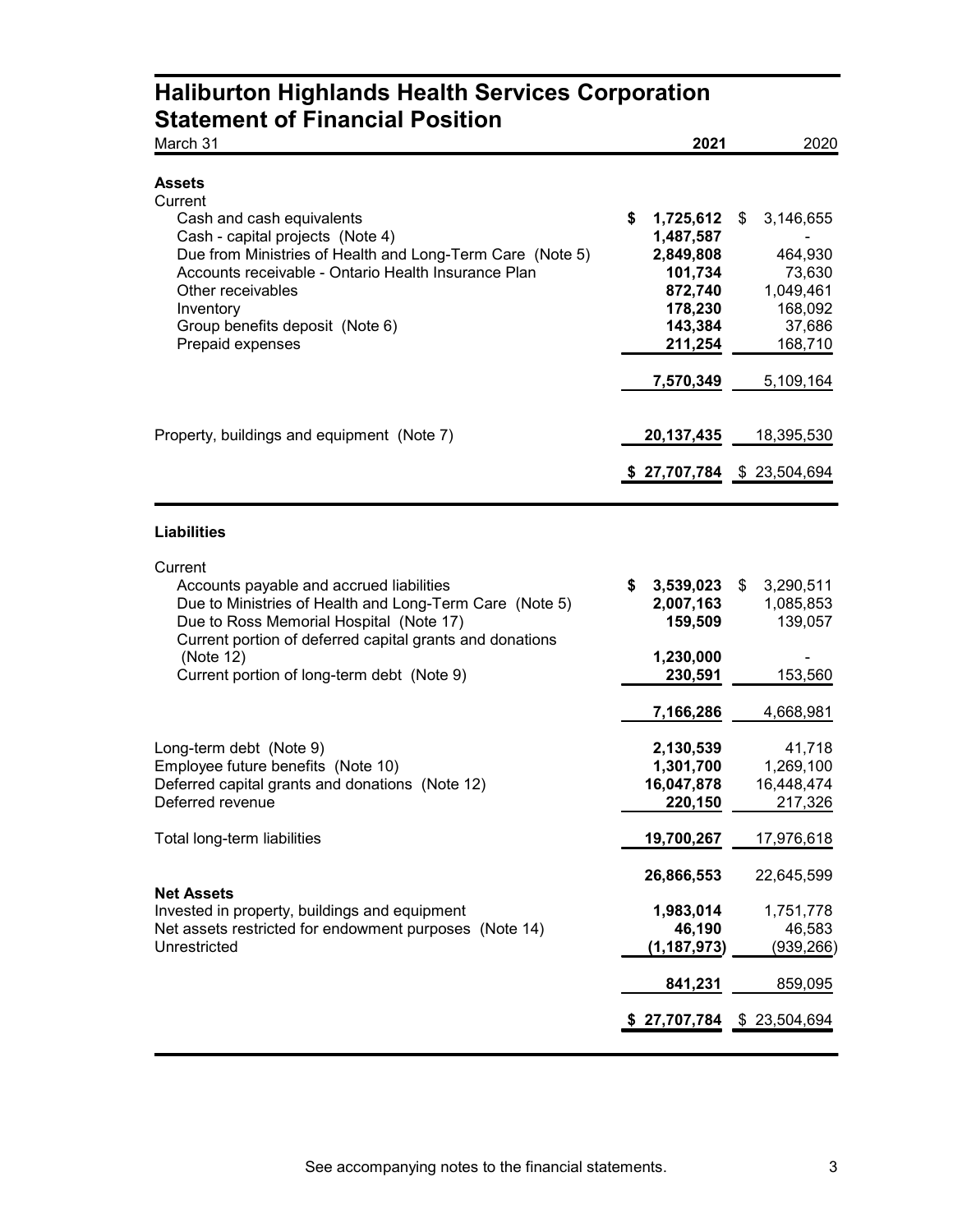### Haliburton Highlands Health Services Corporation Statement of Operations

| Year ended March 31                                             | 2021          | 2020           |
|-----------------------------------------------------------------|---------------|----------------|
| <b>Revenue</b>                                                  |               |                |
| Ministries of Health and Long-term Care                         | \$30,512,703  | \$22,144,641   |
| <b>Patient services</b>                                         | 437,195       | 721,313        |
| Long-term care residents fees                                   | 2,162,887     | 2,462,447      |
| Other revenue                                                   | 580,799       | 1,075,345      |
| Amortization of deferred capital grants and donations (Note 12) | 1,232,395     | 1,145,214      |
|                                                                 | 34,925,979    | 27,548,960     |
| <b>Expenses</b>                                                 |               |                |
| Salaries, wages and benefits                                    | 22,370,250    | 17,149,710     |
| Medical compensation                                            | 3,806,049     | 3,232,305      |
| Drugs and medical supplies                                      | 461,525       | 393,490        |
| Supplies and other                                              | 6,944,483     | 5,397,608      |
| Interest on long-term debt                                      | 4,415         | 13,603         |
| Amortization of property, buildings and equipment               | 1,357,121     | 1,342,115      |
|                                                                 | 34,943,843    | 27,528,831     |
| (Deficiency) excess of revenue over expenditures                | (17,864)<br>S | 20,129<br>- \$ |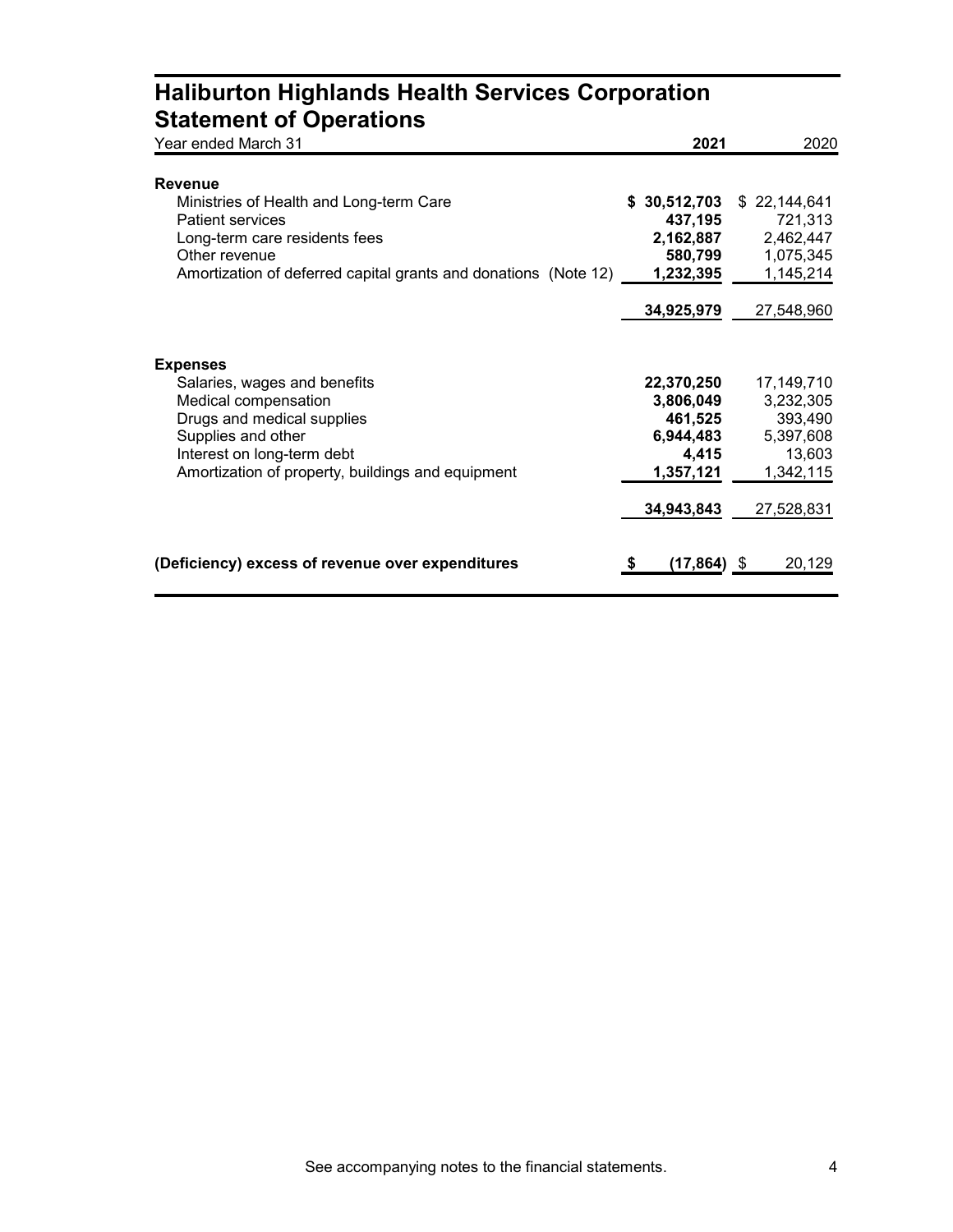### Haliburton Highlands Health Services Corporation Statement of Changes in Net Assets

| Year ended March 31                                                                                                     |                                                        |                             |                                                | 2021          | 2020          |
|-------------------------------------------------------------------------------------------------------------------------|--------------------------------------------------------|-----------------------------|------------------------------------------------|---------------|---------------|
|                                                                                                                         | Invested in<br>property,<br>buildings and<br>equipment | Unrestricted                | <b>Restricted for</b><br>endowment<br>purposes | <b>Total</b>  | Total         |
| Net assets (debt),<br>beginning of year                                                                                 | \$1,751,778                                            | $(939, 266)$ \$<br>\$       | 46,583                                         | 859,095<br>\$ | 838,966<br>\$ |
| Excess of revenue over<br>expenses (expenses over<br>revenue)                                                           | (124, 726)                                             | 107,255                     | (393)                                          | (17, 864)     | 20,129        |
| Net additions to property,<br>buildings, and equipment<br>funded by operations                                          | 21,814                                                 | (21, 814)                   |                                                |               |               |
| Net additions to property,<br>buildings, and equipment<br>to be financed by credit<br>facilities described in Note<br>9 | 1,012,590                                              | (1,012,590)                 |                                                |               |               |
| Issuance of long-term debt<br>relating to additions to<br>property, buildings and<br>equipment                          | (1,012,590)                                            | 1,012,590                   |                                                |               |               |
| Principal repayments on<br>long term debt funded by<br>operations                                                       | 334,148                                                | (334,148)                   |                                                |               |               |
| Net assets (debt), end of<br>year                                                                                       |                                                        | 1,983,014 \$ (1,187,973) \$ | 46,190 \$                                      | 841,231 \$    | 859,095       |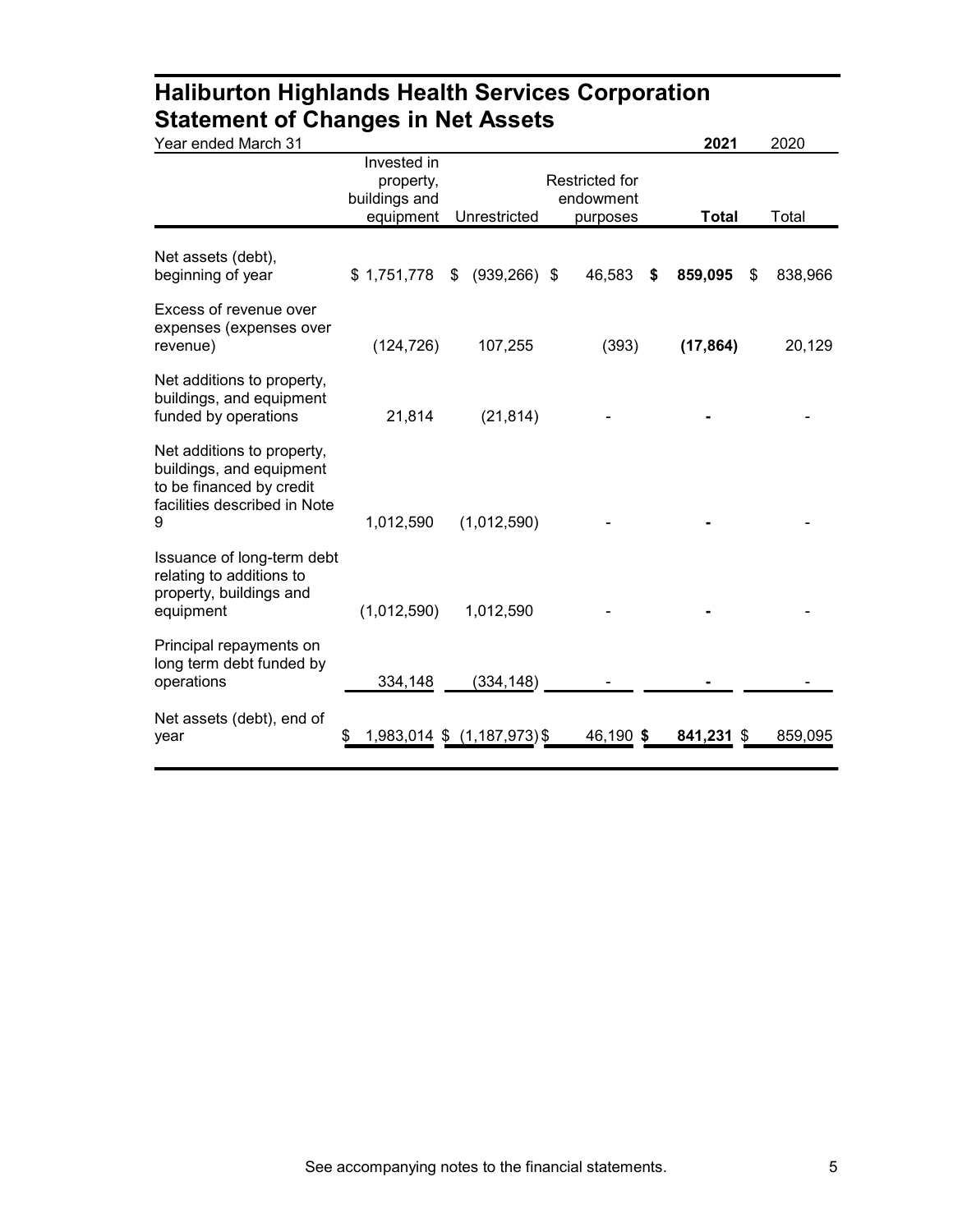### Haliburton Highlands Health Services Corporation Statement of Cash Flows

| Year ended March 31                                                                                                                                                                       | 2021                                                | 2020                    |
|-------------------------------------------------------------------------------------------------------------------------------------------------------------------------------------------|-----------------------------------------------------|-------------------------|
| Operating<br>(Deficiency) excess of revenue over expenses for the year<br>Add (deduct) items not involving an outlay of cash and<br>cash equivalents:                                     | \$<br>$(17,864)$ \$                                 | 20,129                  |
| Amortization of property, buildings and equipment<br>Amortization of capital grants and donations relating to                                                                             | 1,357,121                                           | 1,342,115               |
| property, buildings and equipment<br>Employee future benefits                                                                                                                             | (1, 232, 395)<br>32,600                             | (1, 145, 214)<br>32,700 |
| Changes in non-cash working capital items (Note 15)                                                                                                                                       | 139,462<br>(1, 201, 542)                            | 249,730<br>664,533      |
|                                                                                                                                                                                           | (1,062,080)                                         | 914,263                 |
| <b>Financing</b><br>Net capital grants and donations received<br>Repayment of long-term debt<br>Proceeds on issuance of long-term debt<br>Restriction of cash for future capital projects | 2,061,799<br>(334, 148)<br>2,500,000<br>(1,487,587) | 1,480,030<br>(180, 409) |
| <b>Capital activities</b>                                                                                                                                                                 | 2,740,064                                           | 1,299,621               |
| Additions to property, buildings and equipment                                                                                                                                            | (3,099,027)                                         | (2, 416, 495)           |
| Increase (decrease) in cash and cash equivalents<br>Cash and cash equivalents, beginning of year                                                                                          | (1,421,043)<br>3,146,655                            | (202, 611)<br>3,349,266 |
| Cash and cash equivalents, end of year                                                                                                                                                    | 1,725,612                                           | \$<br>3,146,655         |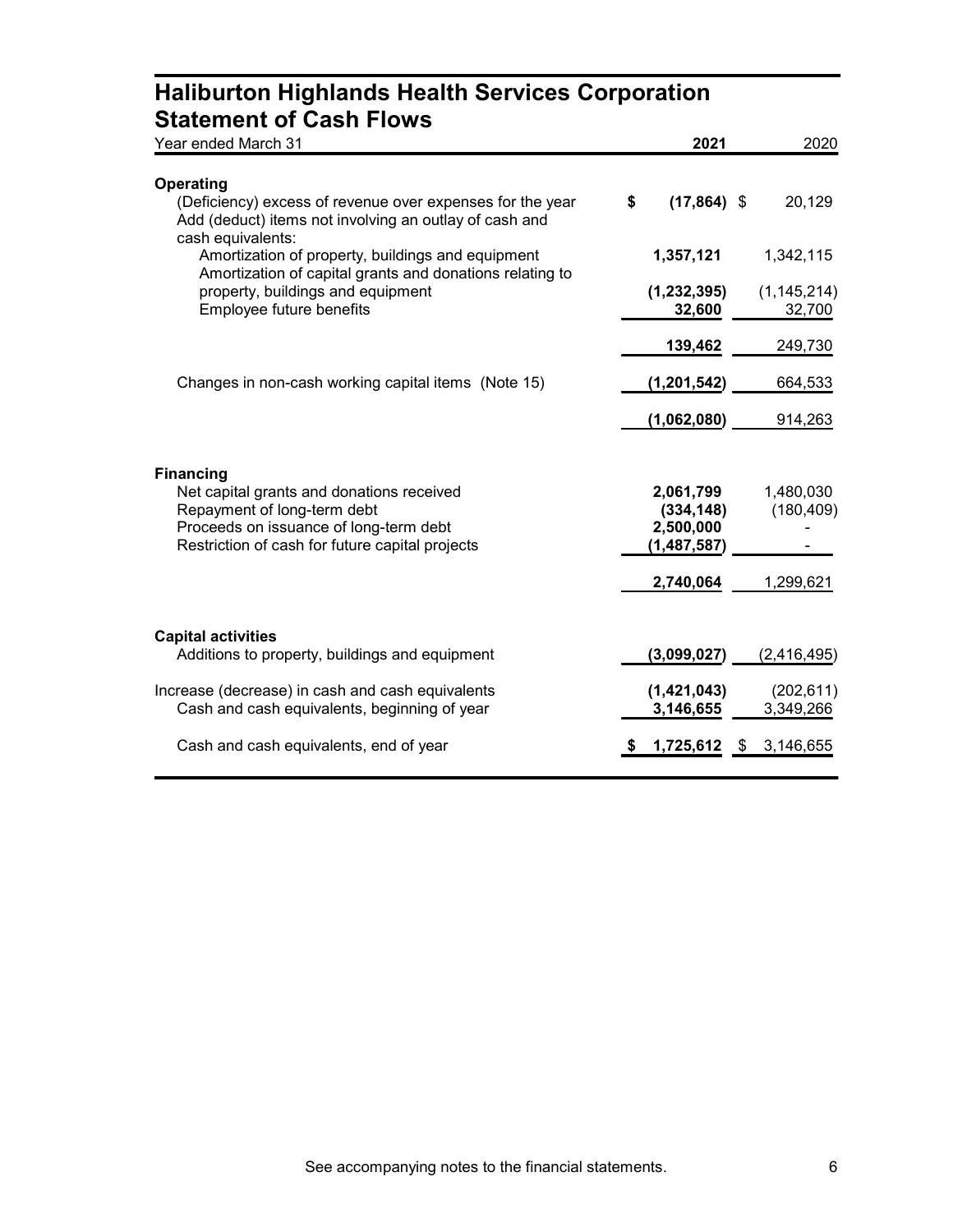Year ended March 31, 2021

### 1. PURPOSE OF THE ORGANIZATION

The Haliburton Highlands Health Services Corporation (the "Corporation") was incorporated without share capital on February 19, 1996 and is responsible for the development and operation of health services required by the people of the County of Haliburton and the surrounding area. The Corporation also operates two Long Term Care facilities and several community programs serving the residents of the County of Haliburton. The Corporation is a registered charity under the Income Tax Act and accordingly is exempt from income taxes provided certain requirements of the Income Tax Act are met.

#### 2. SUMMARY OF SIGNIFICANT ACCOUNTING POLICIES

The Corporation has followed Canadian public sector accounting standards for government not-forprofit organizations, including the 4200 series of standards, as issued by the Public Sector Accounting Board ("PSAB for Government NPOs") in the preparation of these financial statements. A summary of significant policies is presented below:

#### Revenue recognition

The Haliburton Highlands Health Services Corporation follows the deferral method of accounting for contributions, which include donations and government grants. All contributions are recognized as revenue when received or receivable, if the amount to be received can be reasonably estimated and collection is reasonably assured. Restricted contributions, other than capital contributions, are recognized as revenue in the year in which the related expenses are incurred. Unrestricted contributions are recognized as revenue when received or receivable if the amount to be received can be reasonably estimated and collection is reasonably assured.

Contributions restricted for the purchase of capital assets are deferred and amortized into revenue on a straight-line basis, at a rate corresponding with the amortization rate for the related asset.

Under the Health Insurance Act (Ontario) and the regulations thereunder, the Corporation is funded primarily by the Ministry of Health and the Ministry of Long-Term Care ("the Ministries") of the Province of Ontario in accordance with funding arrangements established by the Central East Local Health Integration Network ("CE LHIN"). The Board of Directors recognizes the Corporation's ongoing dependency on the Ministries as the primary funding source for the Corporation's operating activities. Operating grants are recorded as revenue in the period to which they relate. Where a portion of a grant relates to a future period, it is deferred and recognized in that subsequent period. These financial statements reflect agreed funding arrangements approved by the Ministries through the CE LHIN.

Patient billings are recognized as revenue when the service is provided.

Long term care resident fees are recognized on a straight line basis over the term of the occupancy. Other revenue is recognized when the services are performed.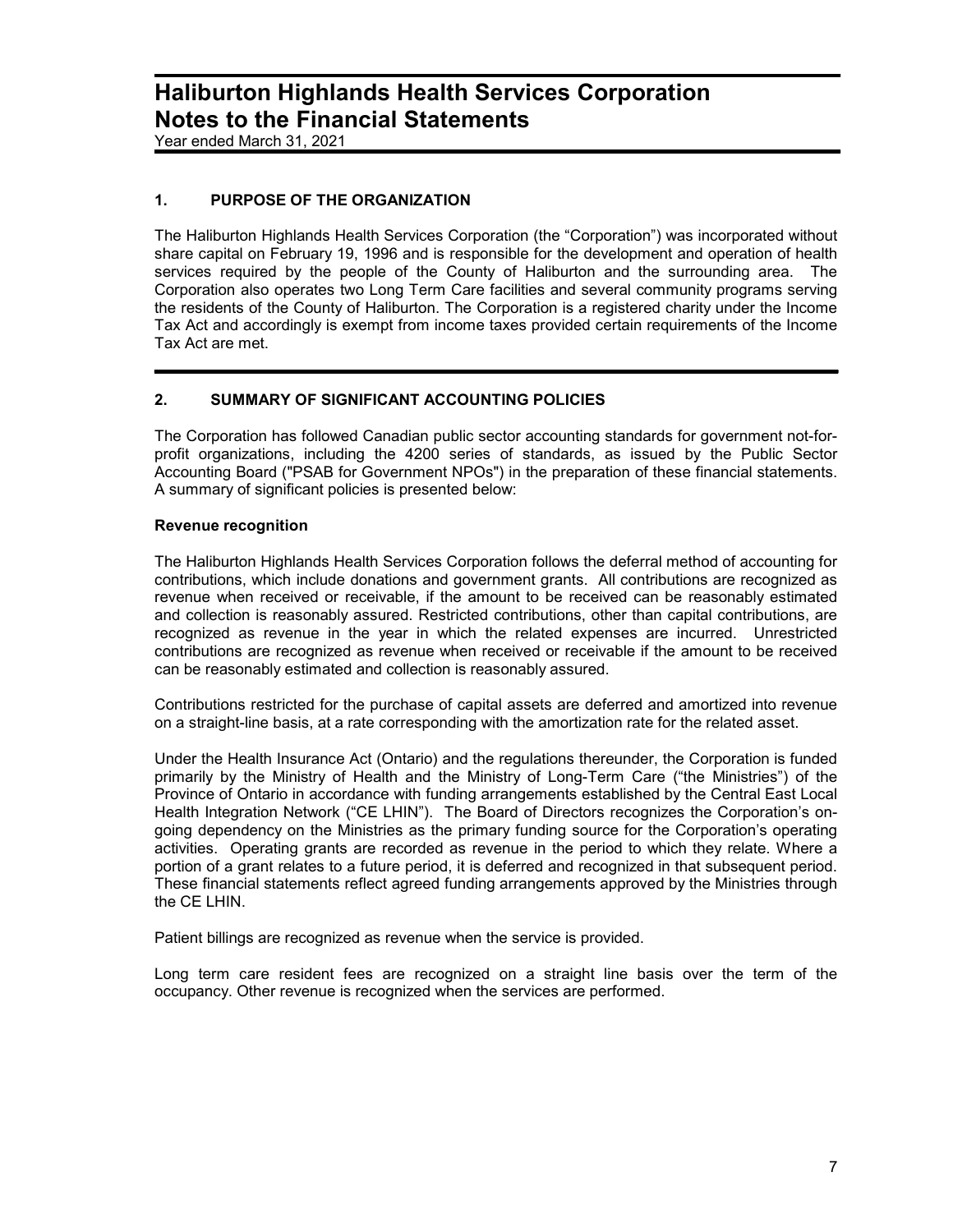Year ended March 31, 2021

### 2. SUMMARY OF SIGNIFICANT ACCOUNTING POLICIES, CONTINUED

#### Cash and cash equivalents

Cash and cash equivalents are defined as cash on deposit less cheques issued and outstanding and other highly liquid items such as investments in guaranteed investment certificates. At March 31, 2021, cash and cash equivalents included investments in guaranteed investment certificates which have maturity dates ranging between April 2021 and January 2023 with effective yields between 2.2% and 3.05% per annum.

#### Property, buildings and equipment

Property, buildings and equipment are measured at cost less accumulated amortization and impairment, if any. Contributed tangible capital assets are initially measured at fair market value.

Construction in progress includes costs directly attributable to construction plus directly related interest charges. Included in construction in progress is \$61,680 (2020 - \$Nil) of interest incurred on credit facilities available to the Corporation. Amortization commences when the projects are substantially complete and ready for use.

When an asset no longer contributes to the Corporation's ability to provide services, its carrying amount is written down to its residual value.

Amortization is provided on the basis and at the rates described below:

| Asset             | Basis                                | Rate         |
|-------------------|--------------------------------------|--------------|
| Land improvements | Straight-line on an individual basis | 6.67% to 10% |
| Buildings         | Straight-line                        | 2.5% to 10%  |
| Major equipment   | Straight-line on an individual basis | 6.67% to 20% |

#### Inventories

Inventories are valued at the lower of cost and replacement value.

#### Compensated absences

Compensation for vacation and sick leave is accrued for all employees as entitlement to these payments is earned, in accordance with the Corporation's benefit plans.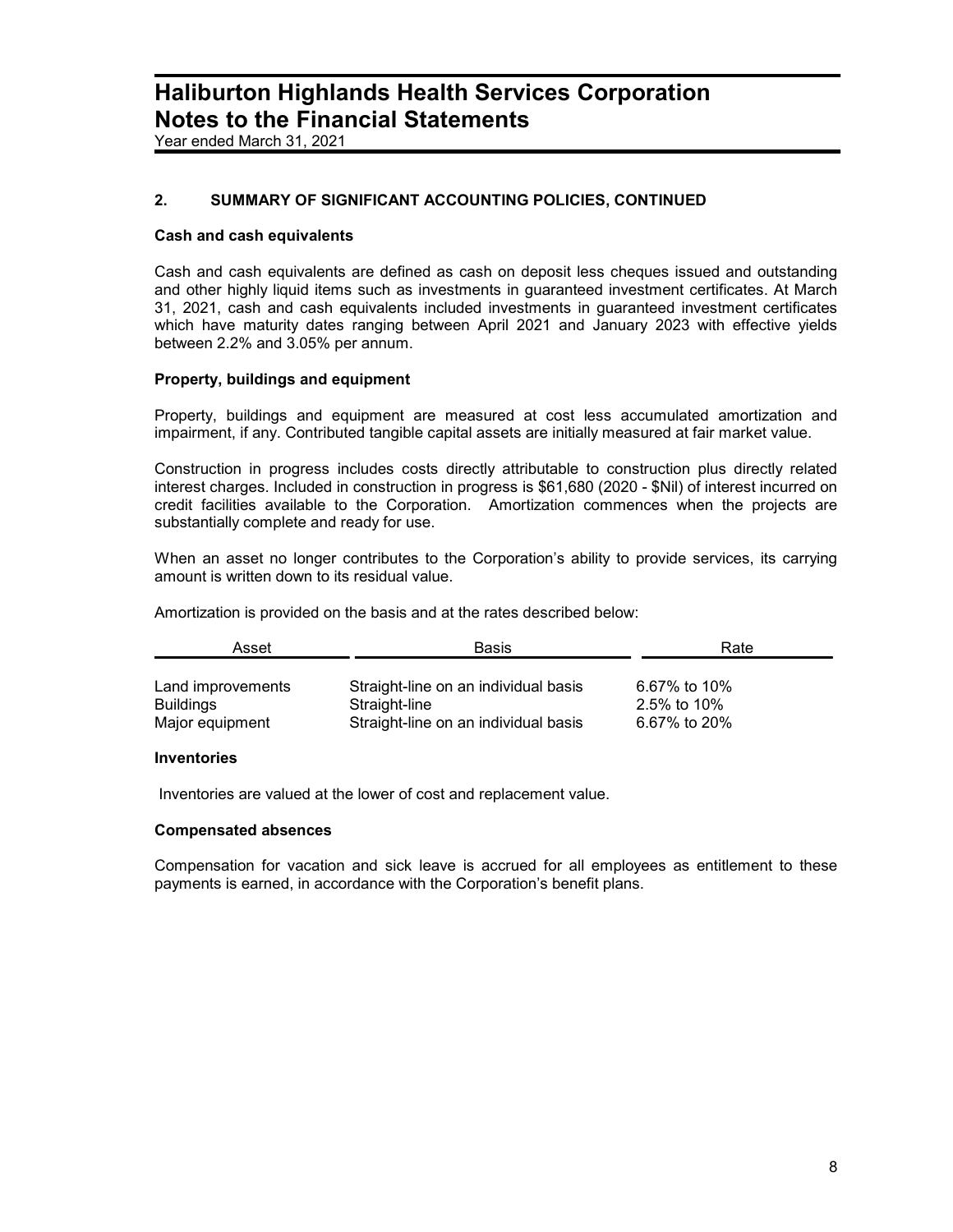Year ended March 31, 2021

### 2. SUMMARY OF SIGNIFICANT ACCOUNTING POLICIES, CONTINUED

#### Employee future benefits

The Corporation accrues its obligations and the related costs under employee benefit plans, during the periods in which employees earn the benefits. The employee future benefits include nonpension post-employment benefits providing health, dental and life insurance benefits to employees.

The costs of certain retirement benefits earned by employees is actuarially determined, using the projected benefit method pro-rated on service and management's best estimate of retirement ages and expected health care costs.

Past service costs arising from plan amendments are immediately recognized.

Actuarial gains or losses arising in the year are amortized into future years' expenses over the average remaining service period of active employees.

The post retirement benefit costs have been actuarially determined using the projected benefit method prorated on service and management's best estimates of salary increases and ages of employees upon retirement.

#### Contributed services and materials

A substantial number of volunteers contribute a significant amount of their time and materials each year. Because of the difficulty of determining their fair value, contributed services and materials are not recognized in the financial statements.

#### Use of estimates

The preparation of financial statements in accordance with PSAB for Government NPOs requires management to make certain estimates and assumptions that affect the reported amount of assets and liabilities and the disclosure of contingencies at the date of the financial statements and the reported amount of revenue and expenses during the period. Actual results could differ from those estimates.

In particular, the amount of revenue recognized from the Ministries requires a number of estimates. The Corporation has entered into the Hospital Service Accountability Agreement (the "H-SAA") and the Multi-Sector Service Accountability Agreement (the "M-SAA") with the Ministry of Health, and has entered into the Long-Term Care Home Service Accountability Agreement (the "L-SAA") with the Ministry of Long-Term Care. These agreements set out the rights and obligations of each party in respect of funding provided to the Corporation by the Ministries for fiscal 2021. The H-SAA, M-SAA and L-SAA set out certain performance standards and obligations that establish acceptable results for the Corporation's performance in a number of areas.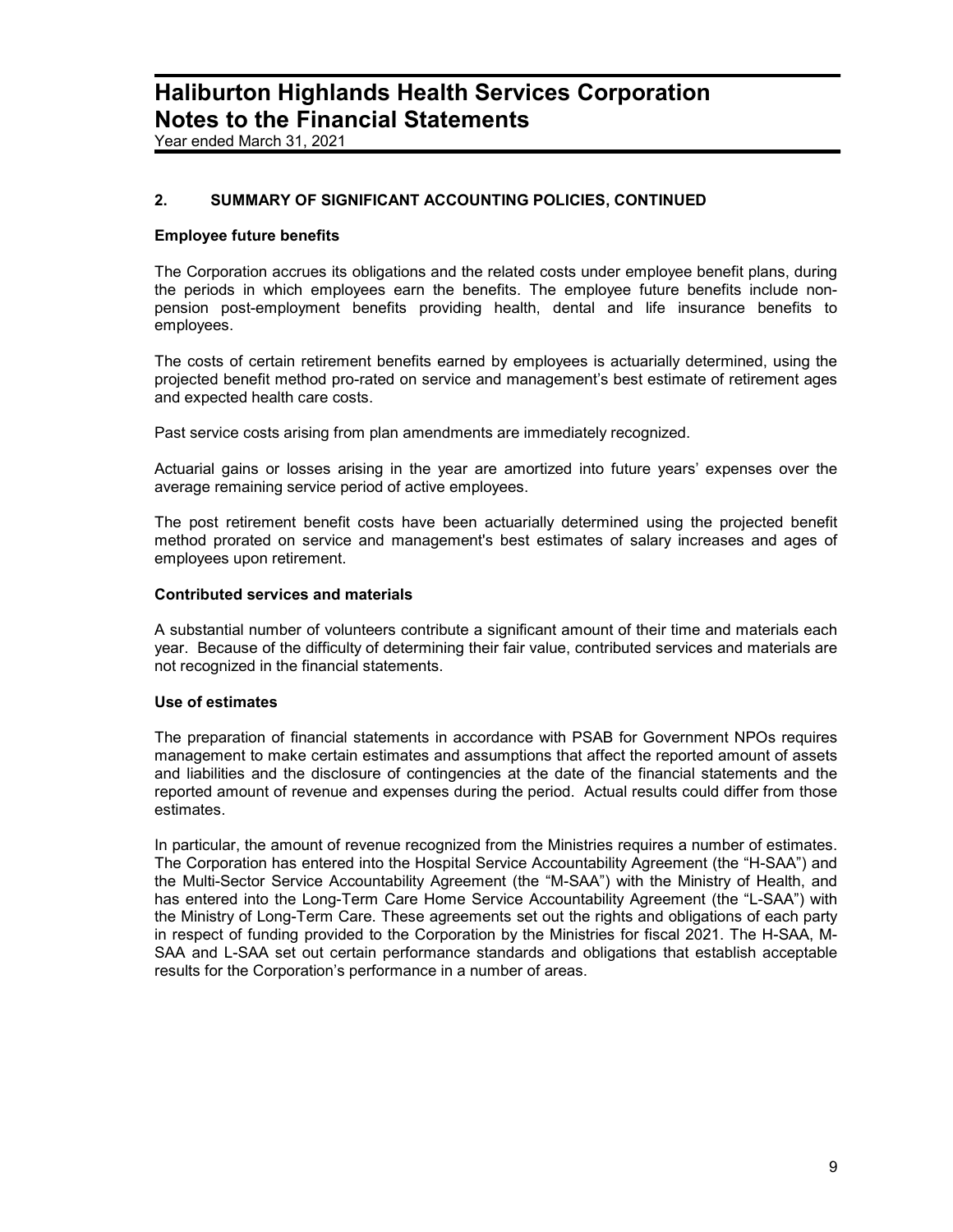Year ended March 31, 2021

### 2. SUMMARY OF SIGNIFICANT ACCOUNTING POLICIES, CONTINUED

#### Use of estimates, continued

If the Corporation does not meet its performance standards or obligations, the Ministries have the right to adjust funding received by the Corporation. The Ministries are not required to communicate certain funding adjustments until after the submission of year end data. Since this data is not submitted until after the completion of the financial statements, the amount of Ministry funding received during the year may be increased or decreased subsequent to year end.

In addition, the Corporation has provided for other significant estimates which include the estimated useful lives of property, buildings and equipment, as well as a provision for an allowance for doubtful accounts.

The amounts provided in these financial statements represents management's best estimate of amounts that have been earned or incurred during the year. Any differences from these estimates will be recorded in the period in which they become known.

#### Pension agreement

The Corporation is an employer member of the Hospitals of Ontario Pension Plan (HOOPP), which is a multi-employer, defined benefit pension plan. The Board of Trustees, representing plan members and employers, is responsible for overseeing the management of the pension plan, including investment of the assets and administration of the benefits. The Corporation has adopted defined contribution plan accounting principles for this Plan because insufficient information is available to apply defined benefit plan accounting principles.

### 3. FINANCIAL ASSETS AND LIABILITIES

### (a) Measurement of financial instruments

 The Corporation considers any contract creating a financial asset, liability or equity instrument as a financial instrument, except in certain limited circumstances. The Corporation accounts for the following as financial instruments:

- Cash and cash equivalents
- Cash capital projects
- Accounts receivable Ontario Health Insurance Plan
- Other receivables
- Accounts payable
- Due from (to) Ministries of Health and Long-Term Care
- Due to Ross Memorial Hospital
- Long-term debt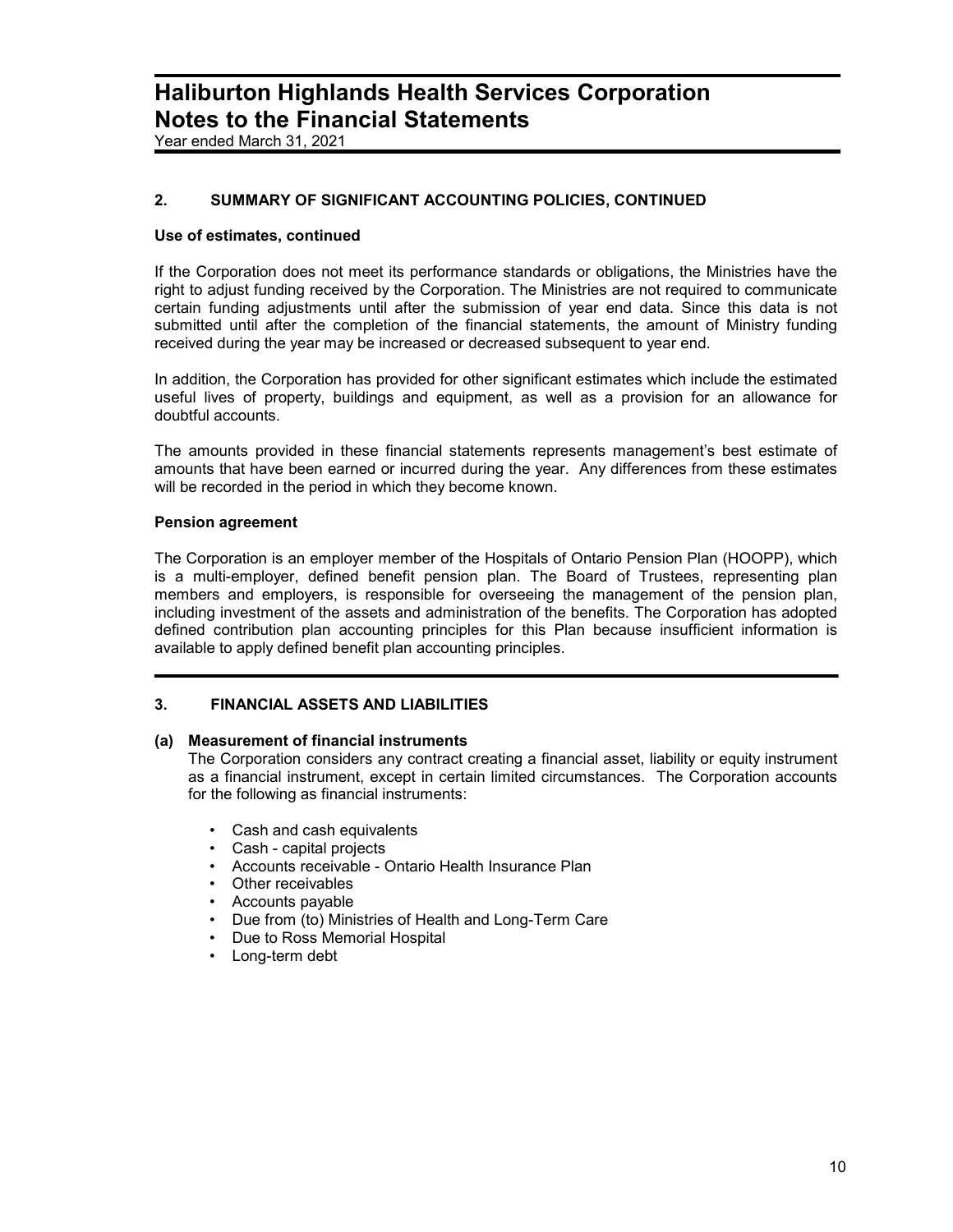Year ended March 31, 2021

### 3. FINANCIAL ASSETS AND LIABILITIES, CONTINUED

#### (a) Measurement of financial instruments, continued

A financial asset or liability is recognized when the Corporation becomes party to contractual provisions of the instrument.

The Corporation initially measures its financial assets and financial liabilities at cost. The Corporation subsequently measures all of its financial assets and financial liabilities at amortized cost, except for cash and cash equivalents and cash - capital projects which are subsequently measured at fair value.

The Corporation removes financial liabilities, or a portion of, when the obligation is discharged, cancelled or expires.

Financial assets or liabilities obtained in related party transactions are measured at the exchange amount.

All fair value financial instruments are those derived from quoted prices (unadjusted) in active markets for identical assets or liabilities using the last bid price. No additional sensitivity analysis has been disclosed as the fair value is identical to the last bid price.

Write-downs on financial assets in the amortized cost category are recognized when the amount of a loss is known with sufficient precision, and there is no realistic prospect of recovery. Financial assets are then written down to net recoverable value with the writedown being recognized in the statement of operations.

#### (b) Risks

The Corporation is exposed to various risks associated with its financial assets and liabilities as described below. Unless otherwise noted, there has been no change in risk exposure from the prior year.

#### (i) Liquidity risk

Liquidity risk is the risk that the Corporation will not be able to meet its obligations associated with financial liabilities. Cash flow from operations and government funding provide a substantial portion of the Corporation's cash requirements. Additional cash requirements could be met with the use of the available revolving demand facility as described in Note 8. The Corporation's borrowing arrangements are concentrated with a single Canadian financial institution.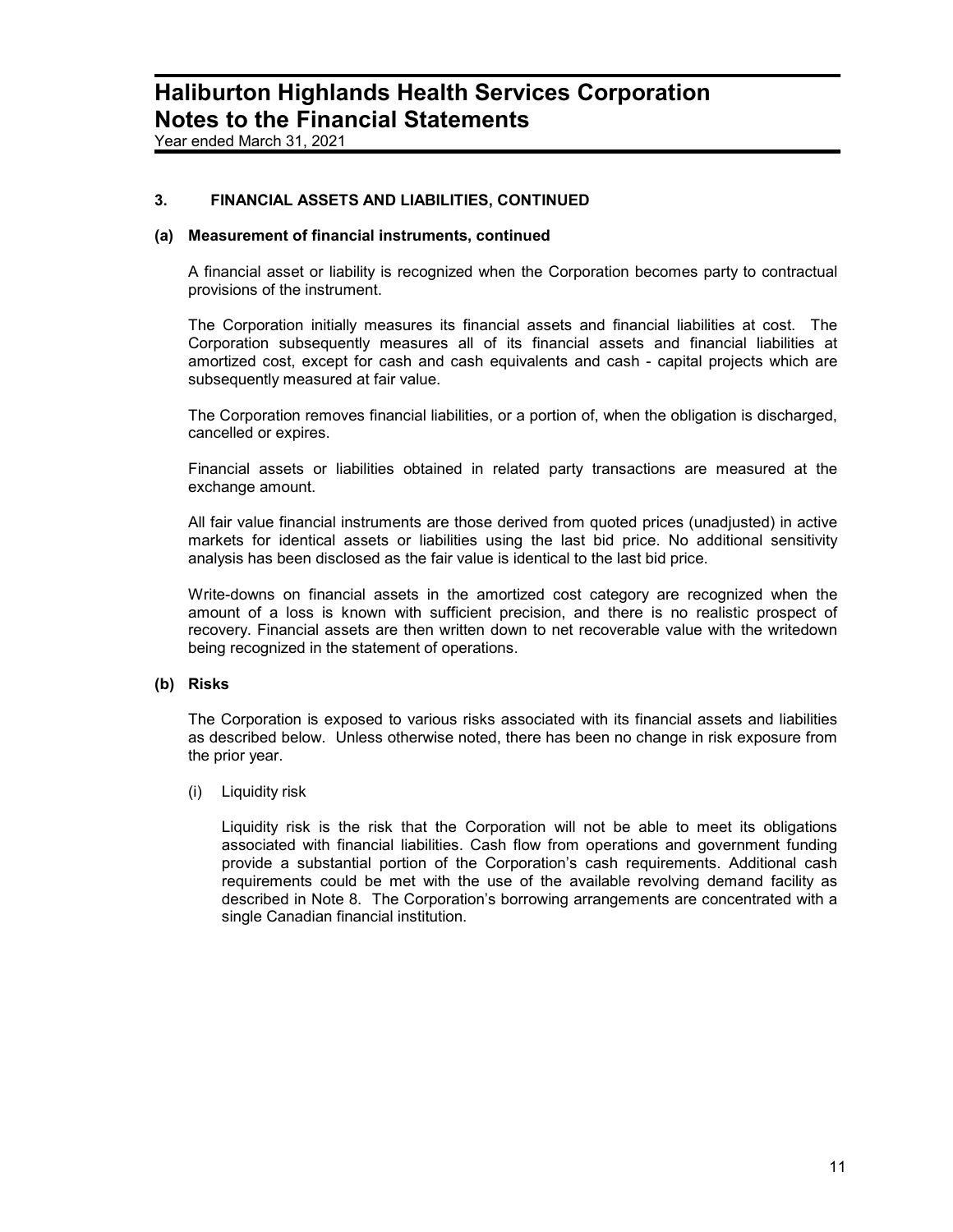Year ended March 31, 2021

### 3. FINANCIAL ASSETS AND LIABILITIES, CONTINUED

(ii) Credit risk

Credit risk is the risk that one party to a financial instrument will cause a financial loss for the other party by failing to discharge the obligation. The Corporation is exposed to credit risk in the event of non-performance by counterparties in connection with its accounts receivable. The maximum exposure to credit risk is the carrying value of accounts receivable. Accounts receivable are non-interest bearing and generally due within 30 days. The Corporation measures its exposure to credit risk based on how long amounts have been outstanding. An impairment allowance is recorded based on a sliding scale percentage applied to other receivables and accounts receivable due from Ontario Health Insurance Plan. At year end, there was a provision for doubtful accounts in the amount of \$28,030 (2020 - \$51,270).

(iii) Interest rate risk

Interest rate risk is the risk that the fair value or future cash flows of a financial instrument will fluctuate because of changes in market interest rates. The Corporation is exposed to interest rate risk on its interest bearing financial instruments, consisting of the credit facility described in Note 8 and the long-term debt described in Note 9.

Changes in the bank's prime interest rate can cause fluctuations in interest payments and future cash flows with respect to the credit facility described in Note 8. The long-term debt is at a fixed rate of interest and payments are based on the contractual requirements of the debt instruments and consequently the exposure to fluctuations in future cash flows as a result of changes in market interest rates is limited.

### 4. CASH - CAPITAL PROJECTS

Cash - capital projects is comprised of loan proceeds to be allocated to future capital projects.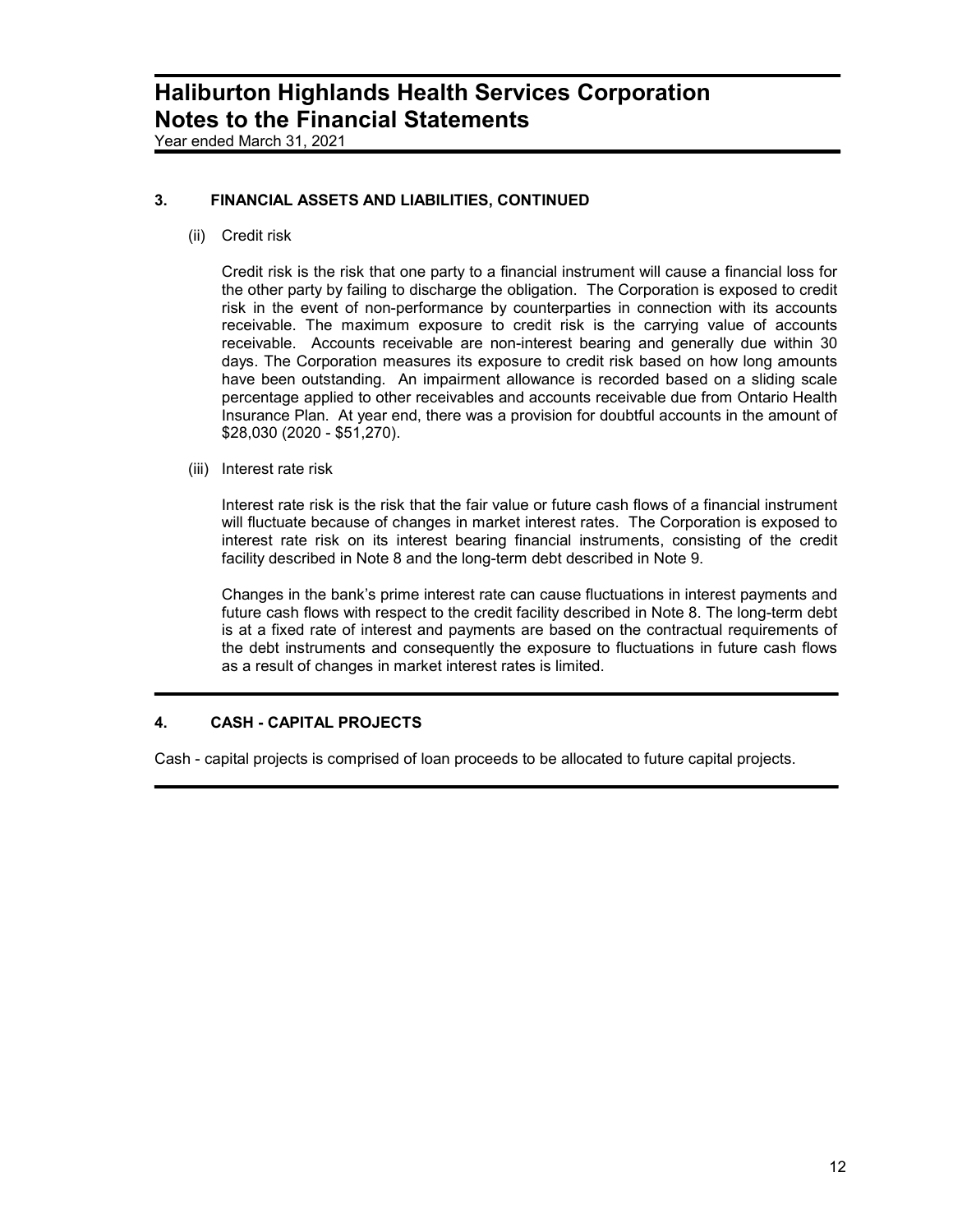Year ended March 31, 2021

### 5. DUE FROM (TO) MINISTRIES OF HEALTH AND LONG-TERM CARE

The Corporation is required to submit reports to the Ministry of Health and the Ministry of Long-Term Care for their review on an annual basis. Pending reconciliation by the Ministries, the Corporation has estimated that the operating grants recoverable (refundable) at year-end are as follows:

|                                                                                                                                                             | 2021                                                               |      | 2020                                                      |
|-------------------------------------------------------------------------------------------------------------------------------------------------------------|--------------------------------------------------------------------|------|-----------------------------------------------------------|
| Long-term care<br>Minden and Haliburton hospitals<br>Supportive housing program                                                                             | \$<br>132,958<br>2,715,849<br>1,001                                | S    | 301,597<br>163,333                                        |
| <b>Total recoverable</b>                                                                                                                                    | 2,849,808                                                          | - \$ | 464,930                                                   |
| Minden and Haliburton hospitals<br>Mental health program/homelessness program<br>Supportive housing program<br>Long-term care<br>Community support services | $(1,022,987)$ \$<br>(10,531)<br>(21,000)<br>(889,980)<br>(62, 665) |      | (222, 350)<br>(665)<br>(21,000)<br>(830, 148)<br>(11,690) |
| Total refundable                                                                                                                                            | (2,007,163)                                                        | \$   | (1,085,853)                                               |

### 6. GROUP BENEFITS DEPOSIT

The Corporation provides its employees with extended health, dental and semi-private benefits through a benefit carrier. The Corporation maintains a deposit with the benefit carrier to prepay for any claims in the plan. Any surplus amounts contributed to the plan are carried forward to future periods, while deficits reduce the amount of the deposit available in future periods. A summary of the transactions in the plan and the resulting deposit is as follows:

|                                                                            |   | 2021                     |      | 2020                         |
|----------------------------------------------------------------------------|---|--------------------------|------|------------------------------|
| Balance - beginning of year<br>Net contributions (withdrawals)<br>Interest | S | 37,686<br>105,405<br>293 | - \$ | 80,873<br>(44, 930)<br>1,743 |
| Balance - end of year                                                      |   | 143,384                  |      | 37,686                       |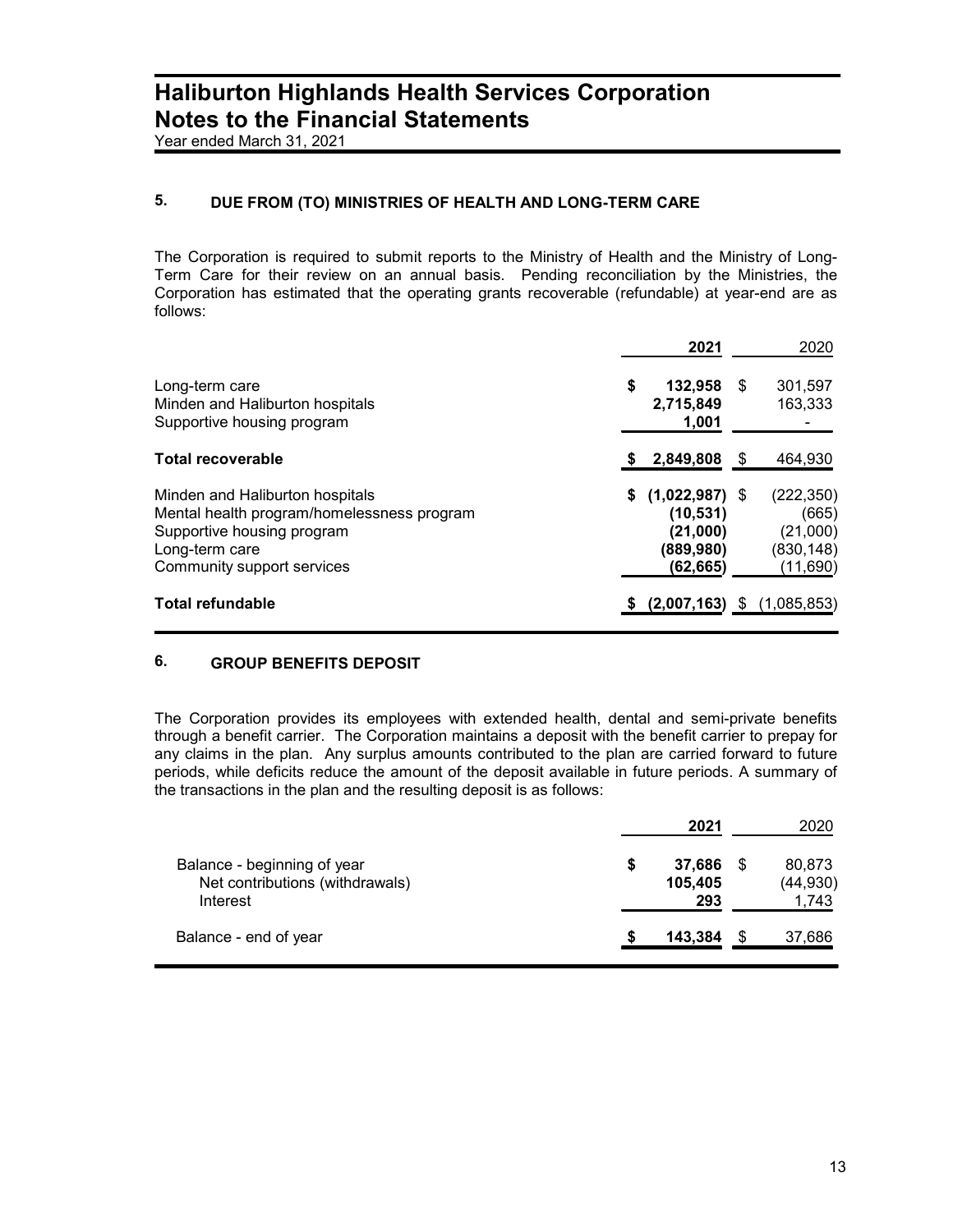Year ended March 31, 2021

### 7. PROPERTY, BUILDINGS AND EQUIPMENT

The cost, accumulated amortization and net book value of the Corporation's property, buildings and equipment are as follows:

|                                                                                              | 2021                                                             |                                          | 2020                                                           |            |                                    |
|----------------------------------------------------------------------------------------------|------------------------------------------------------------------|------------------------------------------|----------------------------------------------------------------|------------|------------------------------------|
|                                                                                              |                                                                  | <b>Accumulated</b>                       |                                                                |            | Accumulated                        |
|                                                                                              | Cost                                                             | Amortization                             | Cost                                                           |            | Amortization                       |
| Land<br>Land Improvements<br><b>Buildings</b><br>Major equipment<br>Construction in progress | \$<br>322,660<br>546,695<br>28,310,587<br>9,185,820<br>1,839,536 | \$<br>408,905<br>12,936,553<br>6,722,405 | \$<br>322,660<br>546.695<br>26,969,586<br>8,468,741<br>798,590 | \$         | 395,126<br>12,097,061<br>6,218,555 |
|                                                                                              | 40,205,298                                                       | 20,067,863                               | 37,106,272                                                     |            | 18,710,742                         |
| Net book value                                                                               |                                                                  | 20,137,435                               |                                                                | 18,395,530 |                                    |

### 8. CREDIT FACILITY

The Corporation has available to it a revolving demand facility with a maximum limit of \$1,500,000 (2020 - \$800,000). As at March 31, 2021, \$Nil (2020 - \$Nil) was outstanding on this facility. Advances on this facility bear interest at the CIBC prime rate per annum, payable monthly, and are due on demand.

The Corporation was approved for a non-revolving demand instalment loan of \$1,500,000 to be used for capital infrastructure projects. This loan will bear interest at a fixed rate of 3.5% and will be repayable on demand in monthly payments of \$14,832 and will be due 120 months from the date of the first regular payment date. No amounts were drawn on the facility at March 31, 2021.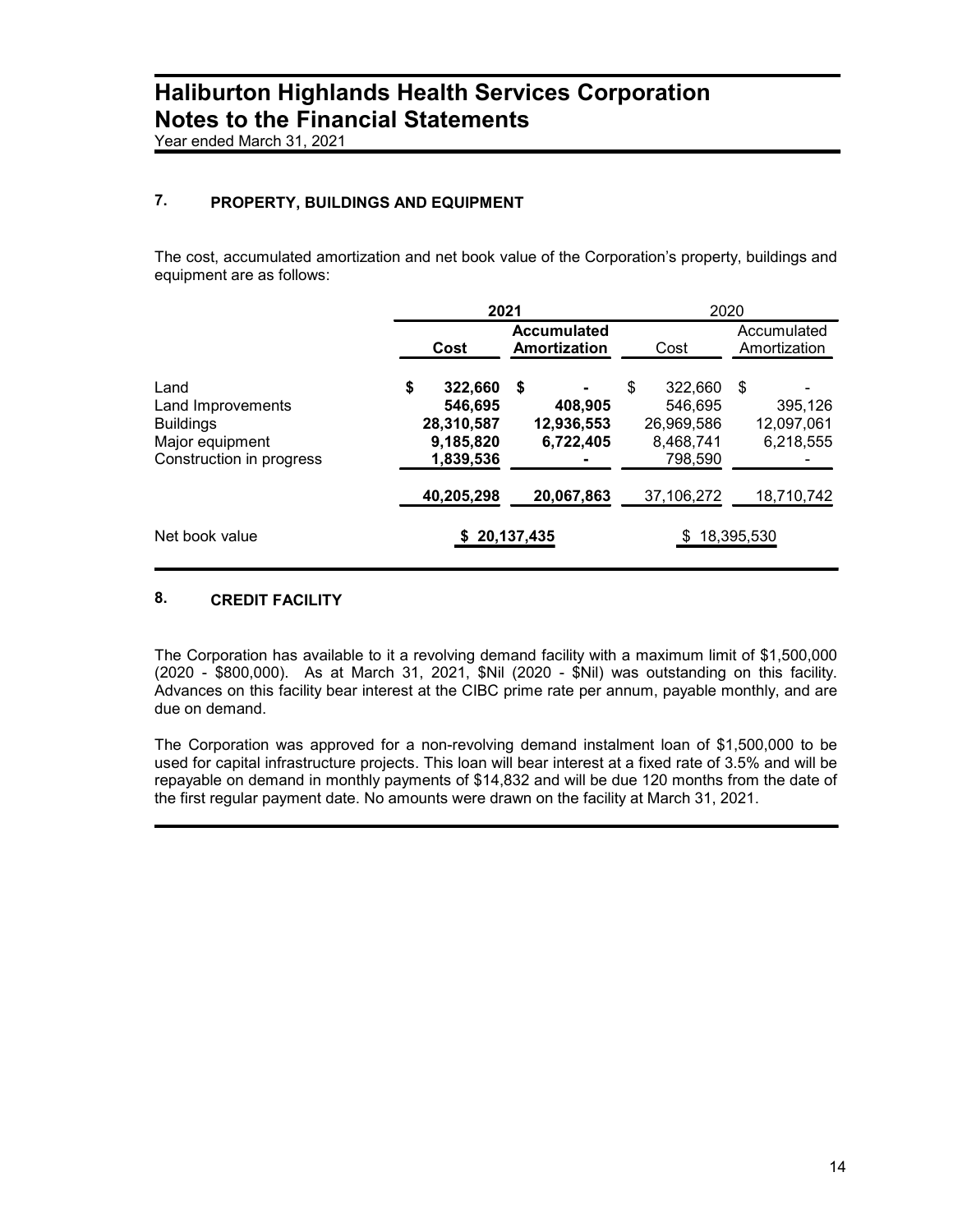Year ended March 31, 2021

### 9. LONG-TERM DEBT

Long-term debt consists of the following:

|                                                                                                                                                                                                                                 |   | 2021      |      | 2020      |
|---------------------------------------------------------------------------------------------------------------------------------------------------------------------------------------------------------------------------------|---|-----------|------|-----------|
| Variable rate first mortgage loan bearing interest at 3.28% per<br>annum, repayable in monthly principal and interest payments of<br>\$752, due December 1, 2024, secured by certain property                                   | S | 41,718    | - \$ | 49,237    |
| Fixed rate non-revolving unsecured demand instalment loan<br>bearing interest at 3.039% per annum, repayable in monthly<br>principal and interest payments of \$24,185, due May 1, 2030,<br>secured by cash and equivalents     |   | 2,319,412 |      |           |
| Fixed rate non-revolving unsecured demand instalment loan<br>bearing interest at 4.16% per annum, repayable in monthly<br>principal and interest payments of \$15,301, due January 15,<br>2021, secured by cash and equivalents |   |           |      | 146,041   |
|                                                                                                                                                                                                                                 |   | 2,361,130 |      | 195,278   |
| Less current portion of long term debt                                                                                                                                                                                          |   | (230,591) |      | (153,560) |
|                                                                                                                                                                                                                                 |   | 2,130,539 | S    | 41,718    |

Based upon the present arrangements with lenders, aggregate principal repayments required in each of the next five years are as follows:

| 2022 | \$<br>230,591 |
|------|---------------|
| 2023 | 237,717       |
| 2024 | 245,061       |
| 2025 | 261,692       |
| 2026 | 251,585       |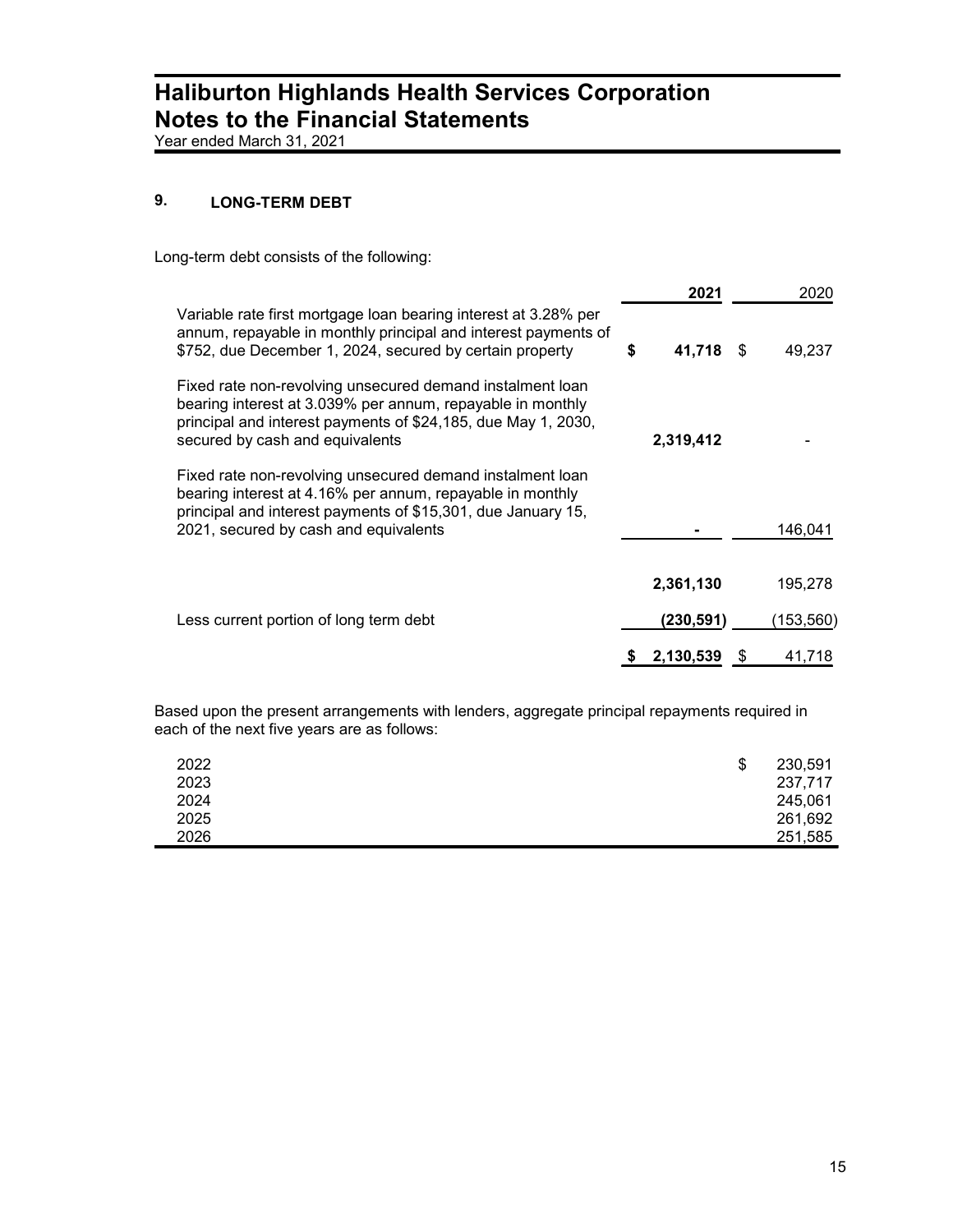Year ended March 31, 2021

### 10. EMPLOYEE FUTURE BENEFITS

The Corporation sponsors a defined benefit employee future benefit plan offering post-retirement non-pension benefits covering substantially all employees. The employee future benefits include non-pension post-employment benefits providing health, dental and life insurance benefits to employees.

The most recent actuarial valuation for the plan was performed as at March 31, 2021. The following actuarial assumptions were used to determine the post retirement plans expense and the accrued benefit obligations:

| Discount rate - accrued benefit obligation<br>Discount rate – benefit cost<br>Dental cost trend rates<br>Extended health care trend rates                                                                                   | 3.29% per annum<br>3.21% per annum<br>2.75% per annum<br>6% in 2020, decreasing by 0.25%<br>per annum to an ultimate rate of<br>4.50% in 2026 and thereafter |                                                                       |                                 |                                                                     |
|-----------------------------------------------------------------------------------------------------------------------------------------------------------------------------------------------------------------------------|--------------------------------------------------------------------------------------------------------------------------------------------------------------|-----------------------------------------------------------------------|---------------------------------|---------------------------------------------------------------------|
|                                                                                                                                                                                                                             |                                                                                                                                                              | 2021                                                                  |                                 | 2020                                                                |
| <b>Expenses</b><br><b>Current service cost</b><br>Interest<br>Amortization of actuarial gains and losses<br>Total employee future benefits expense                                                                          | \$<br>\$                                                                                                                                                     | 89,400<br>48,900<br>13,500<br>151,800                                 | \$<br>$\frac{1}{2}$             | 87,500<br>42,100<br>14,700<br>144,300                               |
| <b>Accrued Benefit Liability</b><br>Balance - beginning of year<br>Benefits expense for the year<br>Contributions/payments made during the year<br>Balance - end of year                                                    | \$<br>\$                                                                                                                                                     | 1,269,100<br>152,200<br>(119,600)<br>1,301,700                        | \$<br>$\mathfrak{S}$            | 1,236,400<br>144,300<br>(111,600)<br>1,269,100                      |
| <b>Accrued Benefit Obligation</b><br>Balance - beginning of year<br>Actuarial gain<br>Current service cost<br>Interest on accrued benefit obligation<br>Contributions/payments made during the year                         | \$<br>\$                                                                                                                                                     | 1,295,300<br>(25, 300)<br>89,400<br>48,900<br>(119, 600)<br>1,288,700 | \$<br>$\boldsymbol{\mathsf{S}}$ | 1,293,000<br>(15,700)<br>87,500<br>42,100<br>(111,600)<br>1,295,300 |
| Reconciliation of Accrued Benefit Obligation to Accrued<br><b>Benefit Liability</b><br>Accrued benefit obligation, end of year<br>Add (deduct) unamortized actuarial gain (loss)<br>Accrued benefit liability - end of year | \$<br>\$                                                                                                                                                     | 1,288,700<br>13,000<br>1,301,700                                      | \$<br>$\boldsymbol{\mathsf{S}}$ | 1,295,300<br>(26, 200)<br>1,269,100                                 |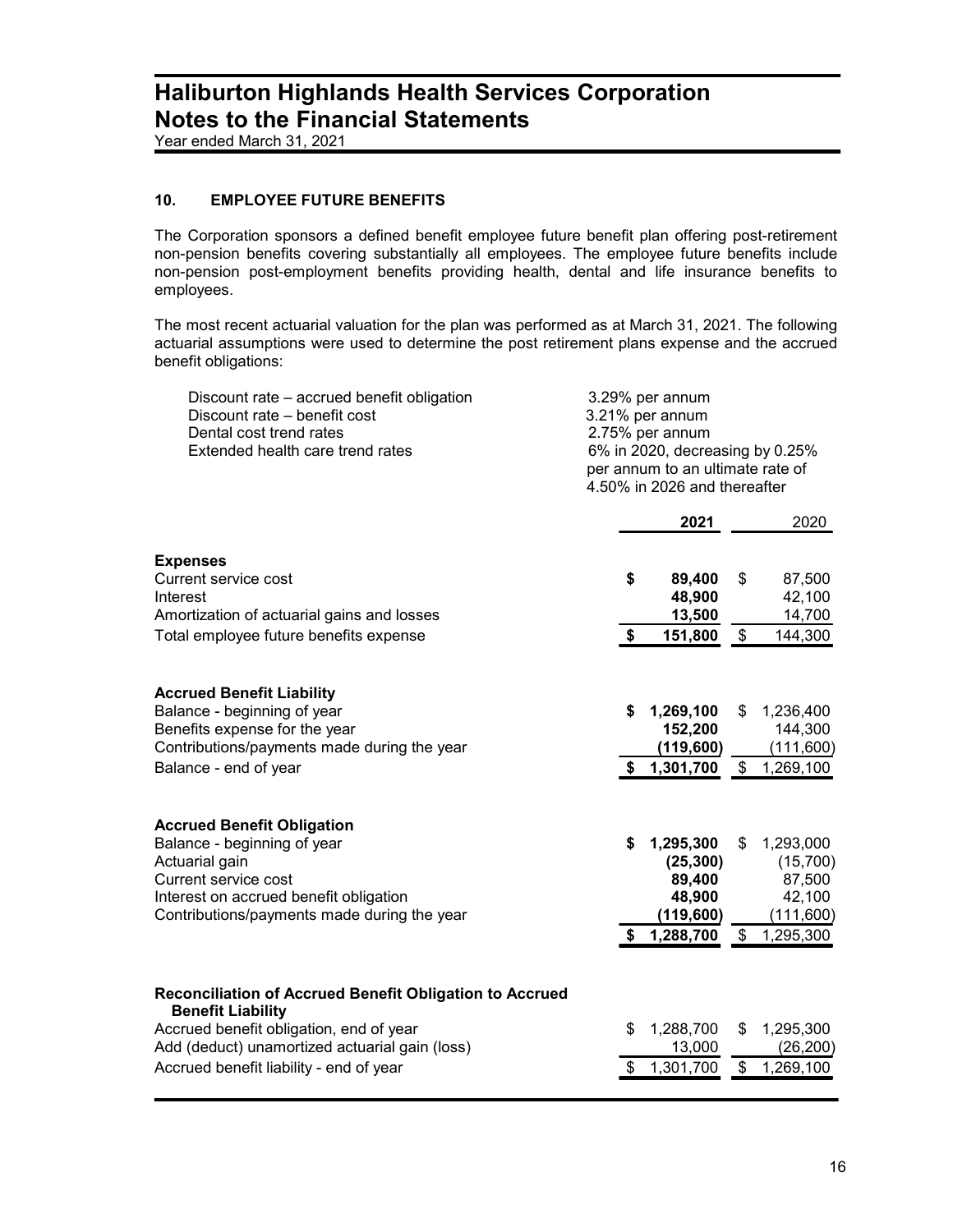Year ended March 31, 2021

### 11. HOSPITALS OF ONTARIO PENSION PLAN

Substantially all of employees of the Corporation are members of the Hospitals of Ontario Pension Plan (HOOPP), which is a multi-employer final average pay contributory defined benefit pension plan. Employer contributions made to the plan by the Corporation during the year amounted to \$1,039,063 (2020 - \$941,952). These amounts are included in salaries, wages and benefits expense in the statement of operations. The most recent valuation for financial reporting purposes completed by HOOPP as of December 31, 2021 disclosed net assets available for benefits of \$103,983 million with pension obligations of \$79,852 million, resulting in a surplus of \$24,131 million. As HOOPP is a multi-employer plan, any pension plan surpluses or deficits are a joint responsibility of member organizations and their employees. As a result, the Corporation does not recognize any share of the HOOPP surplus or deficit.

### 12. DEFERRED CAPITAL GRANTS AND DONATIONS

The change in deferred capital grants and donations during the year is as follows:

|                                                                                                                              | 2021          | 2020            |
|------------------------------------------------------------------------------------------------------------------------------|---------------|-----------------|
| Deferred capital grants and donations - beginning of year<br>Net capital grants and donations received and receivable during | \$16,448,474  | \$16,113,658    |
| the year                                                                                                                     | 2,061,799     | 1,480,030       |
| Revenue recognized on capital grants and donations                                                                           | (1,232,395)   | (1,145,214)     |
|                                                                                                                              | 17,277,878    | 16,448,474      |
| Current portion of deferred capital grants and donations                                                                     | (1, 230, 000) |                 |
| Deferred capital grants and donations - end of year                                                                          | 16,047,878    | 16,448,474<br>S |

### 13. RESIDENTS' TRUST FUNDS

Residents' trust funds represent funds held on deposit as a convenience to the residents. These funds are not co-mingled with the Corporation's assets and, consequently are not included in the statement of financial position. Changes during the year in residents' trust funds are summarized as follows:

|                                                    |   | 2021        | 2020         |
|----------------------------------------------------|---|-------------|--------------|
| Balance - beginning of year<br>Add (deduct):       | S | 13.261      | \$<br>13,480 |
| Interest earned<br>Net contributions (withdrawals) |   | 74<br>2,711 | 267<br>(486) |
| Balance - end of year                              |   | 16,046      | \$<br>13,261 |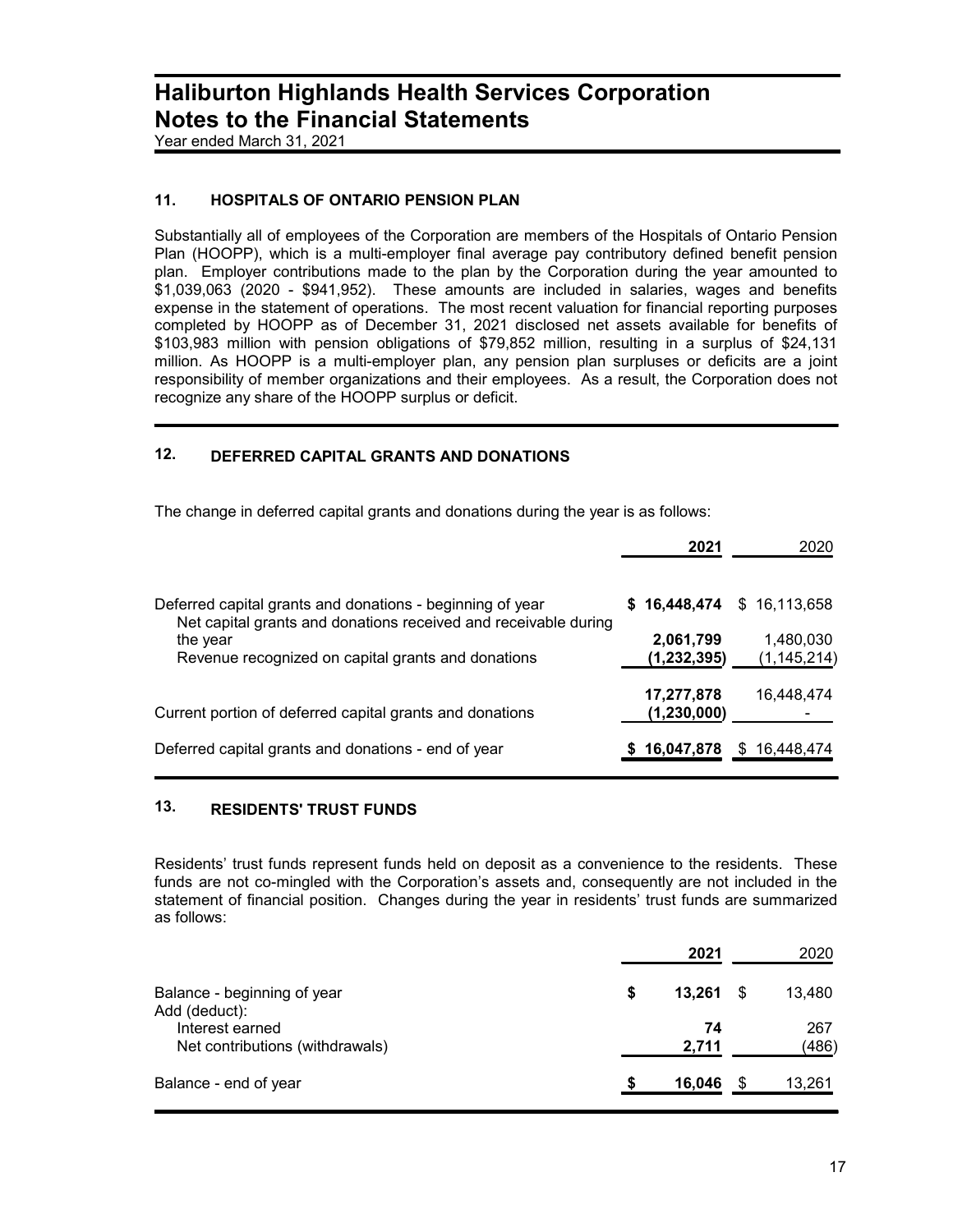Year ended March 31, 2021

### 14. ELIZABETH HARRISON TRUST

In connection with the ownership and responsibility of Hyland Crest, the Corporation has been delegated responsibility for the Elizabeth Harrison Trust fund. This endowment fund has been separately invested with the interest income available for the benefit of Hyland Crest residents at the discretion of the Residents' Council.

### 15. CHANGES IN NON-CASH WORKING CAPITAL ITEMS

Changes in other non-cash working capital items during the year consist of the following:

|                                                       | 2021              | 2020       |
|-------------------------------------------------------|-------------------|------------|
| Due to (from) Ministries of Health and Long-Term Care | $$(1,463,569)$ \$ | (75, 046)  |
| Accounts receivable - Ontario Health Insurance Plan   | (28, 104)         | (1, 381)   |
| Other receivables                                     | 176,721           | (366, 202) |
| Inventory                                             | (10, 138)         | (5,837)    |
| Group benefits deposit                                | (105, 698)        | 43,187     |
| Prepaid expenses                                      | (42, 544)         | 1.315      |
| Accounts payable and accrued liabilities              | 248,514           | 1,222,503  |
| Due to Ross Memorial Hospital                         | 20,452            | (21, 217)  |
| Deferred revenue                                      | 2,824             | (132, 789) |
|                                                       | (1,201,542)       | 664,533    |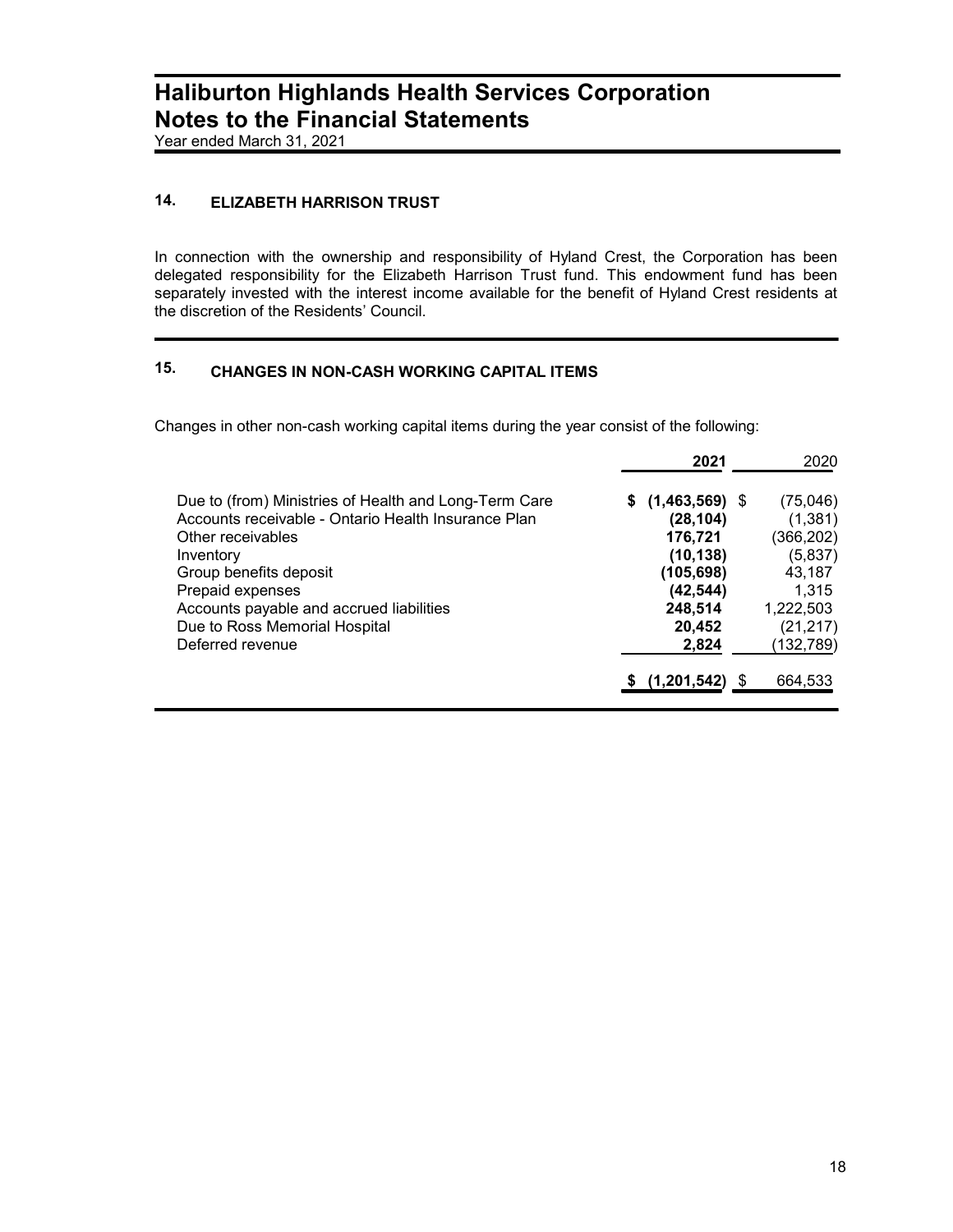Year ended March 31, 2021

### 16. COMMITMENTS AND CONTINGENCIES

- (a) The Corporation has a Service Agreement with Peterborough Regional Health Centre for the provision of laboratory services. The fees vary depending on volume and utilization and are invoiced monthly as incurred.
- (b) In February 2019, the Corporation signed a Memorandum of Understanding with six other partner hospitals in the region for the implementation of a Clinical Information System ("CIS"). This will be a transformational project that will span multiple years and is being undertaken in collaboration with other hospitals in the CE LHIN. Following a Request for Proposal, a preferred vendor was selected and a contract signed. The project is planned to be implemented by October 2021. As at March 31, 2021, the Corporation has incurred \$1,222,821 (2019 - \$298,019) of costs related to the project, which has been capitalized in construction in progress as listed in Note 7. The Corporation's share of the commitment over the next 10 years is approximately \$3,500,000. To finance part of this commitment, the Corporation has secured financing from its bank, as described in Note 9.
- (c) Due to the nature of its operations, the Corporation is periodically subject to lawsuits in which the Corporation is a defendant, as well as grievances filed by its various unions. Where the potential liability is likely and able to be estimated, management records its best estimate of the potential liability. In other cases, the ultimate outcome of the claims cannot be determined at this time. It is management's position that the Corporation has valid defences and appropriate insurance coverage in place.

#### 17. RELATED PARTY TRANSACTIONS

(a) Haliburton Highlands Health Services Foundation

The Corporation has an economic interest in Haliburton Highlands Health Services Foundation (the "Foundation"). The Foundation was established to raise funds for charities and, in particular, the Corporation. The Foundation is incorporated under the Canada Corporations Act and is a registered charity under the Income Tax Act. Net resources of the Foundation at March 31, 2021 are approximately \$1,232,704. The Foundation also holds an adjacent property in Trust for the Corporation, which the Community Support Services program operates from. Related party transactions from the Foundation during the year not separately disclosed in the financial statements include capital contributions in the amount of \$464,141 (2019 - \$807,344). The Foundation occupies an office in each of the Haliburton and Minden facilities. This space, together with the use of office furniture, computer equipment, and various office and payroll services, is provided to the Foundation at no charge by the Corporation. At year end, the Corporation had recorded net receivables from the Foundation amounting to \$238,914 (2020 - \$403,419).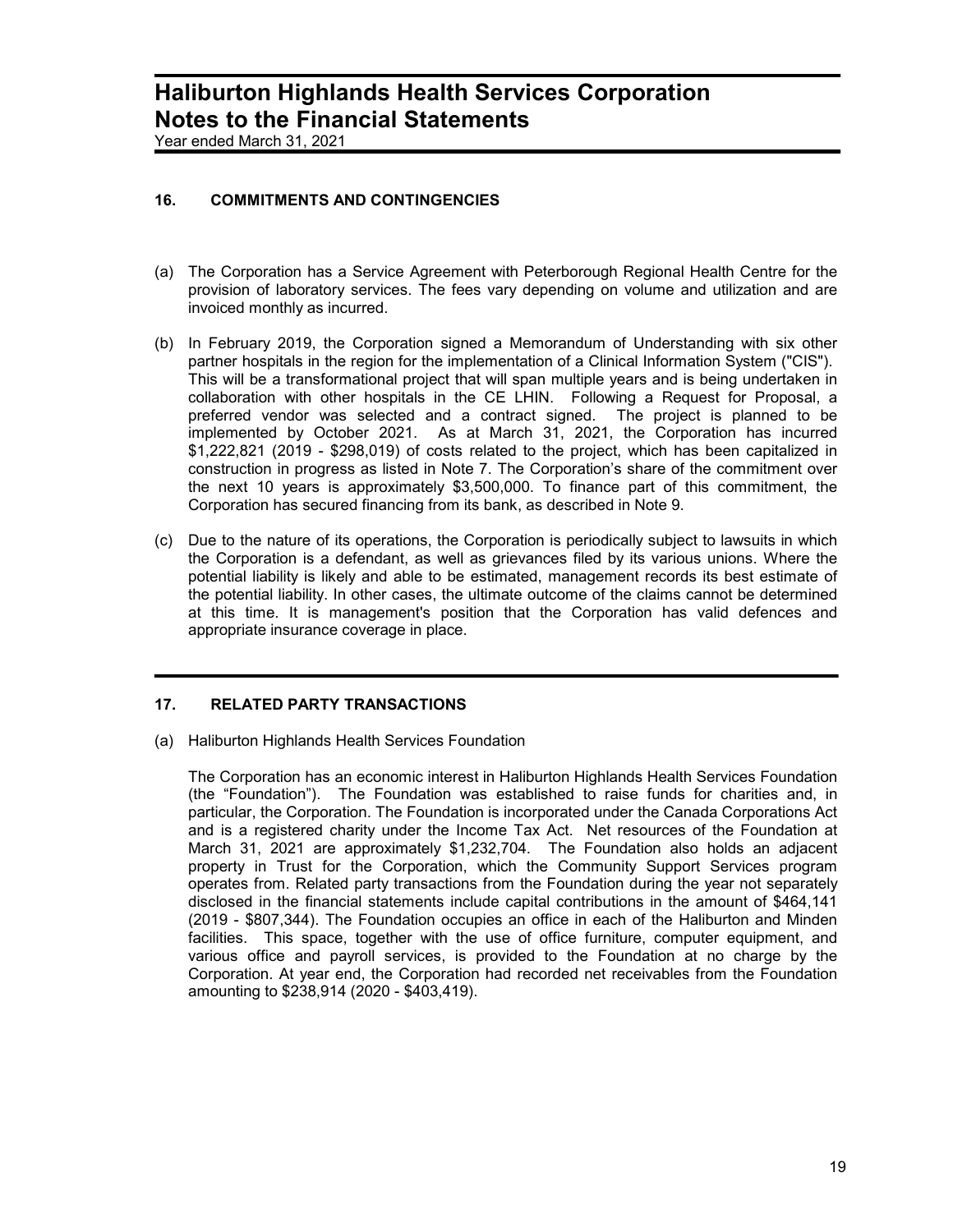Year ended March 31, 2021

### 17. RELATED PARTY TRANSACTIONS, CONTINUED

(b) Hospital Auxiliaries

The Corporation has an economic interest in the Haliburton Hospital Auxiliary and the Minden Health Care Auxiliary, which were established to raise funds for the hospitals. The Auxiliaries are incorporated and are registered charities under the Income Tax Act. Related party transactions during the year not separately disclosed in the financial statements include contributions in the amount of \$24,941 (2019 - \$99,779) from the Auxiliaries. The net assets and results from operations of the related parties are not included in the statements of the Corporation.

(c) Ross Memorial Hospital

The Corporation has a Strategic Alliance Agreement with Ross Memorial Hospital in Lindsay ("Ross") as a result of an integration process facilitated by the CE LHIN. Ross provides the Corporation with support services in the following functional areas: integration project manager, combined information technology department, regional CIO, diagnostic imaging leadership, mental health leadership, sterile reprocessing, laboratory, procurement and pharmacy services. Annual aggregate fees for these services are approximately \$480,000 plus transactional costs and overhead charges where applicable.

The Corporation is part of a group purchasing arrangement with Plexxus to obtain medical and surgical supplies and certain contract services. The arrangement with Plexxus is managed under the procurement services with Ross.

The Corporation has allied with a consortium of hospitals in a project to update radiology images to digital technology and centralize the storage and retrieval of digital radiology images. The Corporation has been added as a party and a purchaser to the Services Agreement with Ross Memorial Hospital and Agfa Healthcare Inc.

During the year, purchases for supplies from Ross Memorial Hospital totalled \$1,618,866 (2020 - \$1,484,700). Corresponding payments during the year to Ross Memorial Hospital totalled \$1,459,358 (2020 - \$1,345,643). At year-end, the Corporation had recorded net payables from Ross Memorial Hospital amounting to \$159,508 (2020 - \$139,057).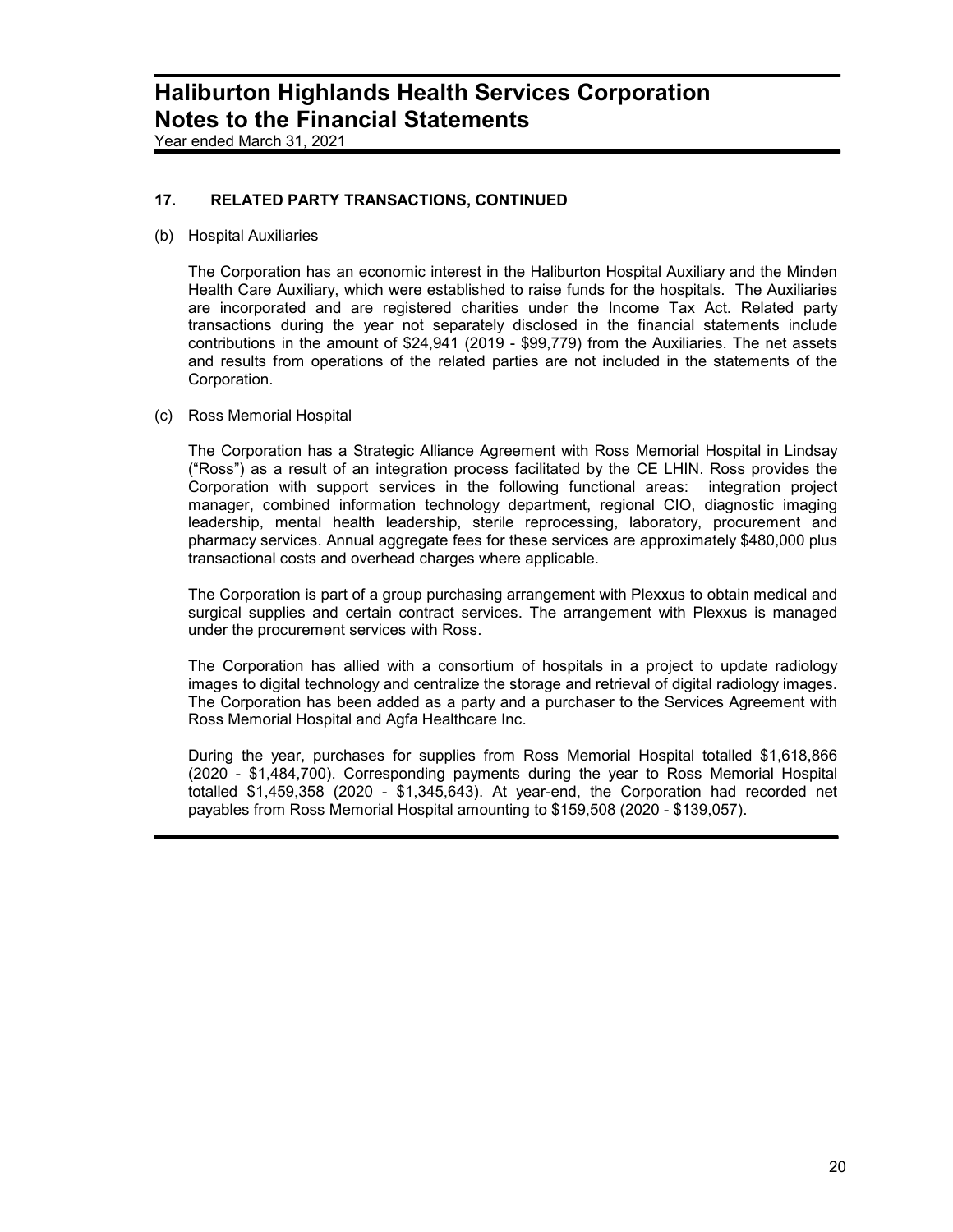Year ended March 31, 2021

### 18. IMPACTS OF COVID-19

Since December 31, 2019, the spread of COVID-19 has severely impacted many local economies around the globe. In many countries, including Canada, businesses were forced to cease or limit operations for long periods of time. Measures taken to contain the spread of the virus, including travel bans, quarantines, social distancing, and closures of non-essential services have triggered significant disruptions to businesses worldwide, resulting in an economic slowdown. Governments and central banks have responded with monetary and fiscal interventions to stabilize economic conditions.

Management immediately operationalized the Pandemic response plan and worked with the leadership team and staff to increase staff resources, modify the physical facilities and purchase supplies and equipment to support new Infection Control Protocols and standards, which includes:

- Daily screening at main entrances
- Added information and communication services and equipment to support patients and residents in isolation and lock down
- Enhanced housekeeping and cleaning and provide expanded hours of operation
- Expanded laundry services to provide 24/7 coverage
- Modified or constructed safety measures and space requirements to support Infection Control requirements and standards, and increase acute care bed capacity
- Participating in provincial, regional and local efforts in purchasing and maintaining personal protective equipment and cleaning supplies

Any of the incremental expenses above normal operating budget are anticipated to be reimbursed for by the Ministry of Health and the Ministry of Long-Term Care or other agencies. As at the date these financial statements were completed, the incremental costs are ongoing and the amount of anticipated reimbursement cannot be reasonably estimated.

It is not possible to reliably estimate the continued duration and severity of the consequences of COVID-19, as well as the impact on the financial position and results of the Corporation for future periods.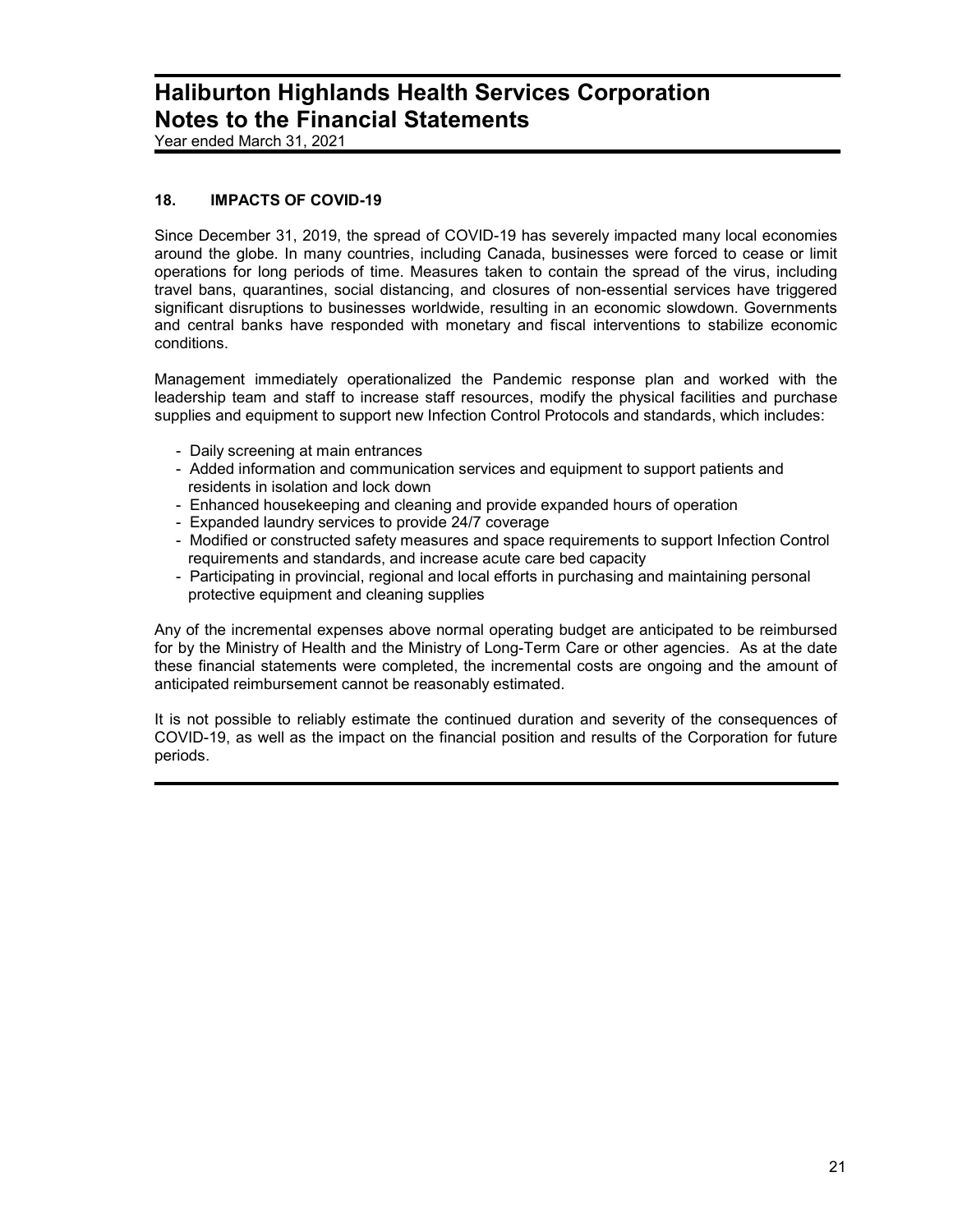| <b>Haliburton Highlands Health Services Corporation</b><br>Minden and Haliburton Hospitals Schedule of Operations<br>Year ended March 31 | 2021         | 2020            |
|------------------------------------------------------------------------------------------------------------------------------------------|--------------|-----------------|
|                                                                                                                                          |              |                 |
| <b>Revenue</b>                                                                                                                           |              |                 |
| Patient services - Ministry of Health                                                                                                    | \$15,479,595 | \$10,934,310    |
| Amortization of capital grants and donations                                                                                             | 1,232,395    | 1,145,214       |
| Other revenue                                                                                                                            | 406,305      | 868,916         |
| Other insurers and self-pay                                                                                                              | 183,541      | 322,130         |
|                                                                                                                                          | 17,301,836   | 13,270,570      |
|                                                                                                                                          |              |                 |
| <b>Expenses</b>                                                                                                                          |              |                 |
| Salaries, wages and benefits                                                                                                             | 10,621,950   | 8,008,284       |
| Medical compensation                                                                                                                     | 391,781      | 426,156         |
| Drugs and medical supplies                                                                                                               | 461,525      | 393,490         |
| <b>Supplies</b>                                                                                                                          | 3,174,334    | 1,563,784       |
| Equipment maintenance                                                                                                                    | 411,845      | 391,194         |
| Laboratory                                                                                                                               | 211,781      | 214,900         |
| Building and grounds                                                                                                                     | 414,240      | 374,293         |
| Professional fees                                                                                                                        | 119,845      | 321,837         |
| Interest on long-term debt                                                                                                               | 4,415        | 13,603          |
| Other                                                                                                                                    | 34,064       | 46,828          |
| Amortization of property, buildings and equipment                                                                                        | 1,357,121    | 1,342,115       |
|                                                                                                                                          | 17,202,901   | 13,096,484      |
| Excess of revenue over expenses for the year                                                                                             | 98,935<br>\$ | - \$<br>174,086 |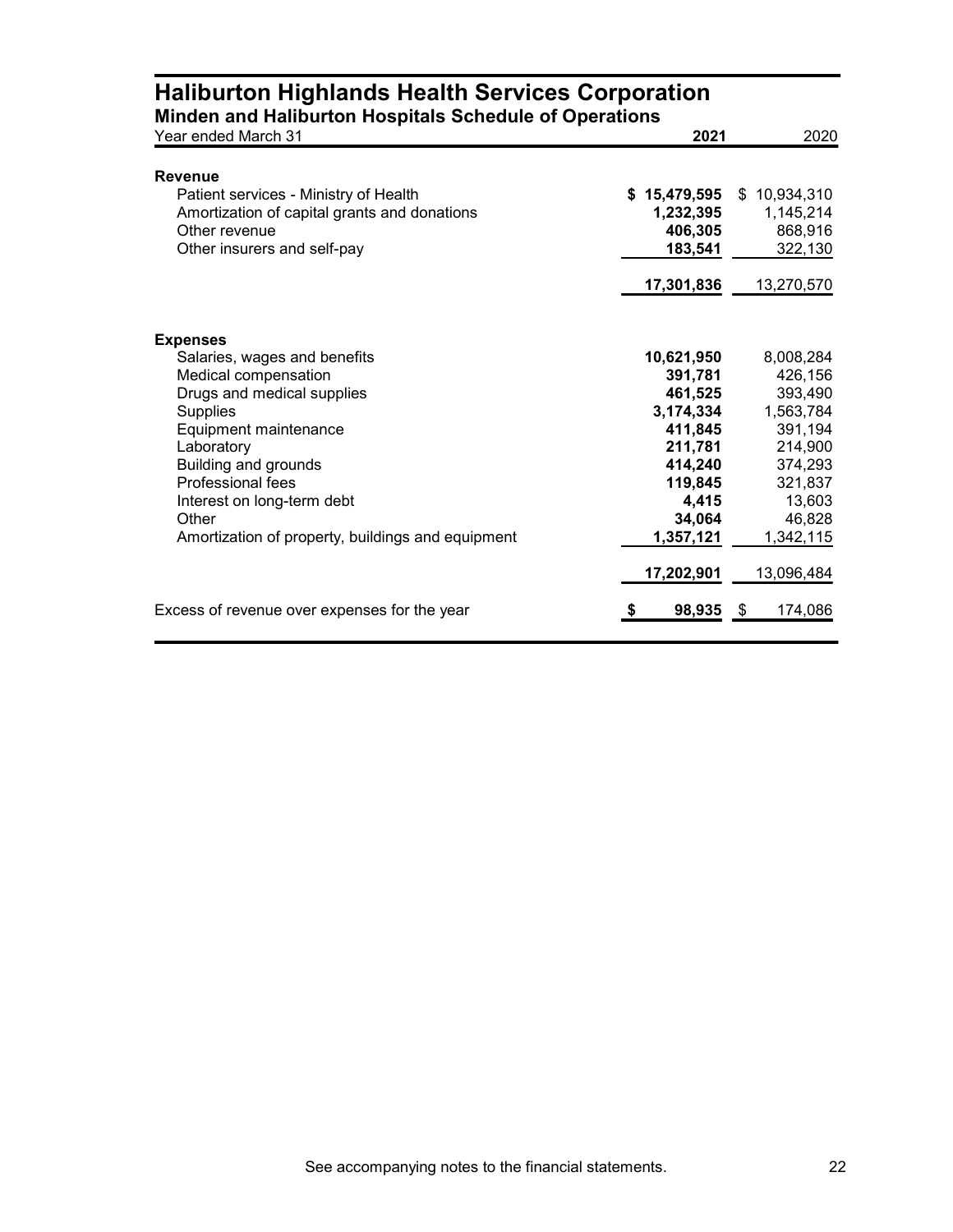| Year ended March 31                              | 2021            | 2020          |
|--------------------------------------------------|-----------------|---------------|
| <b>Revenue</b>                                   |                 |               |
| Ministry of Health                               |                 |               |
| Operating                                        | \$<br>1,017,499 | \$<br>990,578 |
| Homelessness                                     | 122,106         | 113,750       |
| Tenants' fees                                    | 77,088          | 74,078        |
| Interest and other income                        | 31,418          | 35,807        |
|                                                  | 1,248,111       | 1,214,213     |
| <b>Expenses</b>                                  |                 |               |
| Salaries, wages and benefits                     | 910,197         | 865,798       |
| Rent                                             | 70,583          | 67,379        |
| Sessional fees                                   | 39,600          | 29,700        |
| Other                                            | 31,992          | 32,999        |
| Staff travel                                     | 14,136          | 24,221        |
| Equipment                                        | 12,205          | 15,423        |
| Administration fee<br>Homelessness               | 2,400           | 2,963         |
| Rent                                             | 149,629         | 145,091       |
| Hydro                                            | 17,369          | 33,290        |
|                                                  | 1,248,111       | 1,216,864     |
| Deficiency of revenue over expenses for the year | \$              | \$<br>(2,651) |

## Haliburton Highlands Health Services Corporation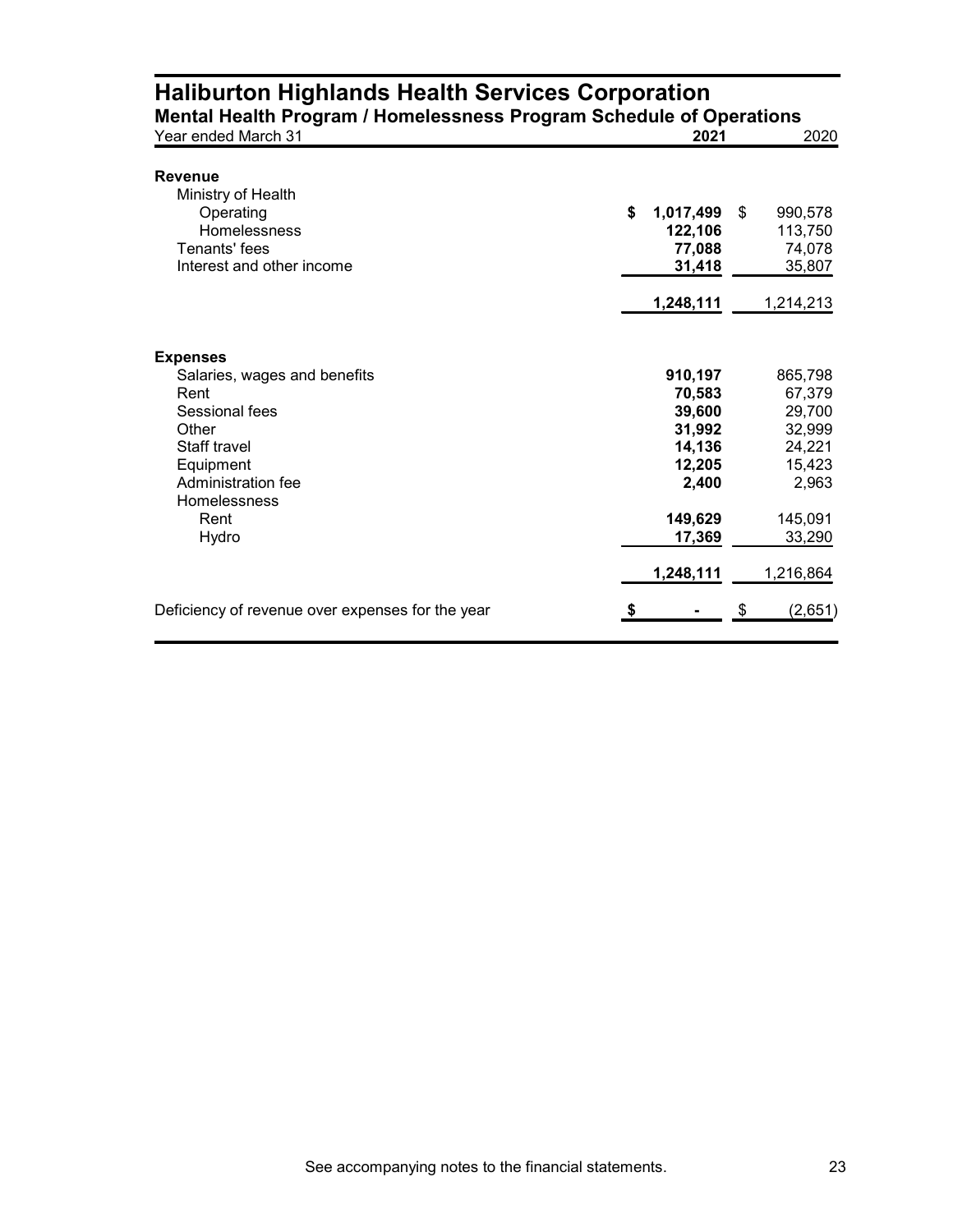| <b>Haliburton Highlands Health Services Corporation</b><br><b>Supportive Housing Program Schedule of Operations</b> |    |                  |      |                  |
|---------------------------------------------------------------------------------------------------------------------|----|------------------|------|------------------|
| Year ended March 31                                                                                                 |    | 2021             |      | 2020             |
| Revenue                                                                                                             |    |                  |      |                  |
| Ministry of Health<br>Other revenue                                                                                 | \$ | 1,032,306        | S    | 921,793<br>204   |
|                                                                                                                     |    | 1,032,306        |      | 921,997          |
| <b>Expenses</b>                                                                                                     |    |                  |      |                  |
| Salaries, wages and benefits                                                                                        |    | 965,214          |      | 839,458          |
| Staff travel<br>Administration fee                                                                                  |    | 19,534<br>19,390 |      | 20,893<br>28,800 |
| Office expenses                                                                                                     |    | 15,097           |      | 16,486           |
| Other                                                                                                               |    | 13,034           |      | 15,537           |
| Resources                                                                                                           |    | 35               |      | 854              |
|                                                                                                                     |    | 1,032,304        |      | 922,028          |
| Excess (deficiency) of revenue over expenses for the year                                                           |    | 2                | - \$ | (31)             |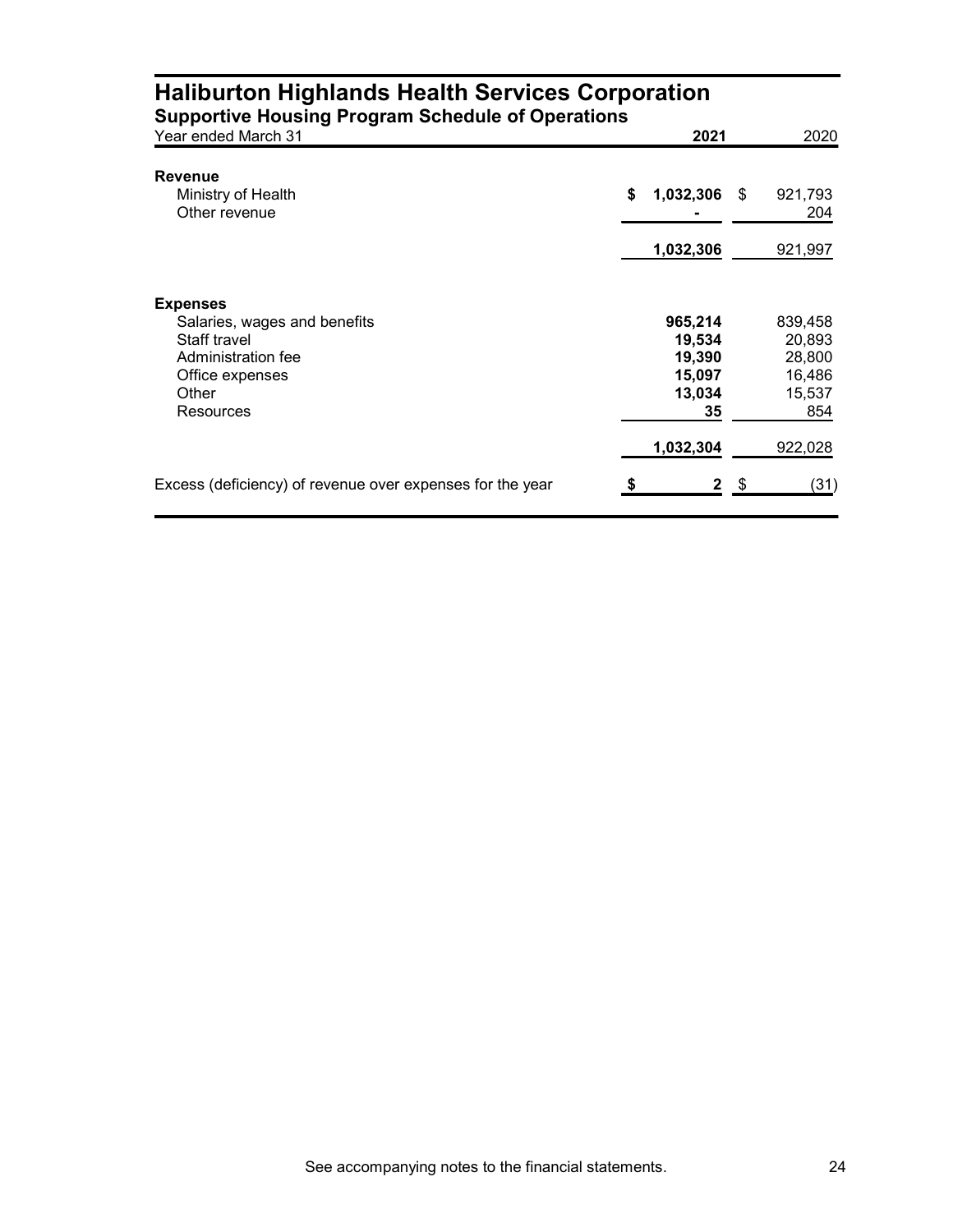| <b>Alternative Funding for Emergency Services Schedule of Operations</b>                                 |    |                                           |                                           |               |                                           |                                           |
|----------------------------------------------------------------------------------------------------------|----|-------------------------------------------|-------------------------------------------|---------------|-------------------------------------------|-------------------------------------------|
| Year ended March 31                                                                                      |    | <b>Haliburton</b>                         | Minden                                    |               | 2021<br>Total                             | 2020<br>Total                             |
| <b>Revenue</b><br>Ministry of Health                                                                     | \$ | 1,544,891                                 | \$<br>1,839,756                           | $\sqrt[6]{3}$ | 3,384,647                                 | \$<br>2,789,141                           |
| <b>Expenses</b><br>Participating physicians - AFA<br>Shadow billing - AFA<br><b>Administration - AFA</b> |    | 1,519,137<br>24,754<br>1,000<br>1,544,891 | 1,813,429<br>25,327<br>1,000<br>1,839,756 |               | 3,332,566<br>50,081<br>2,000<br>3,384,647 | 2,739,141<br>48,000<br>2,000<br>2,789,141 |
| Excess of revenue over expenses<br>for the year                                                          | S  |                                           |                                           | S             |                                           | \$                                        |

# Haliburton Highlands Health Services Corporation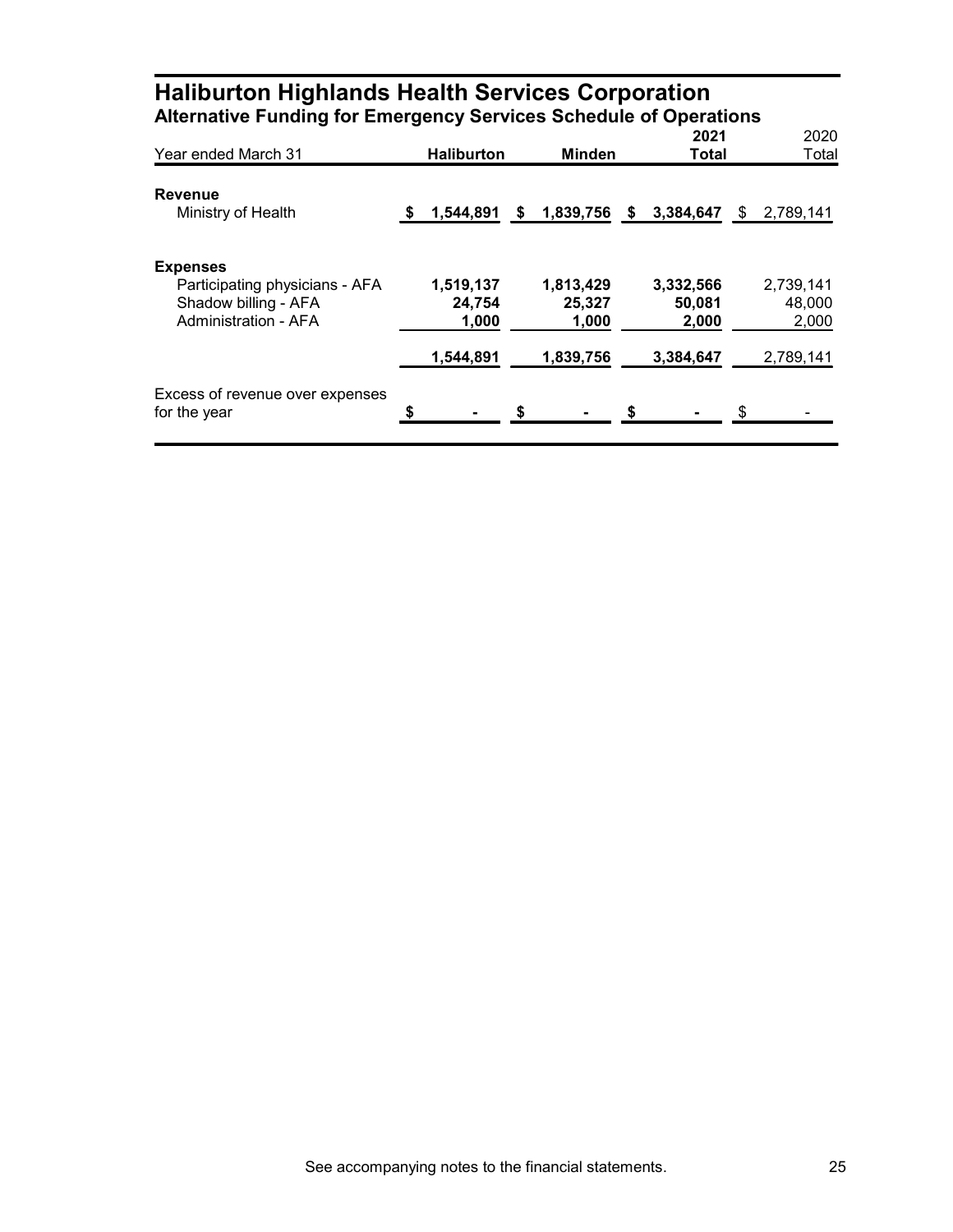| Long-Term care Schedule of Operations                   | <b>Highland</b>            | <b>Hyland</b>                | 2021                         | 2020                         |
|---------------------------------------------------------|----------------------------|------------------------------|------------------------------|------------------------------|
| Year ended March 31                                     | Wood                       | <b>Crest</b>                 | <b>Total</b>                 | Total                        |
| <b>Revenue</b>                                          |                            |                              |                              |                              |
| Ministry of Long-Term Care<br>Residents' fees and other | \$<br>2,482,114<br>762,737 | \$<br>4,897,219<br>1,400,149 | 7,379,333<br>\$<br>2,162,886 | 4,399,353<br>\$<br>2,462,447 |
|                                                         | 3,244,851                  | 6,297,368                    | 9,542,219                    | 6,861,800                    |
| <b>Expenses</b>                                         |                            |                              |                              |                              |
| Nursing services                                        | 1,929,222                  | 3,303,576                    | 5,232,798                    | 3,981,132                    |
| Dietary services                                        | 389,983                    | 845,537                      | 1,235,520                    | 1,003,582                    |
| Housekeeping services<br>Building and property          | 211,510<br>233,672         | 574,407<br>569,908           | 785,917<br>803,580           | 392,069<br>829,220           |
| General administration                                  | 107,881                    | 209,294                      | 317,175                      | 249,197                      |
| Laundry and linen services                              | 67,581                     | 176,520                      | 244,101                      | 138,641                      |
| <b>Activities</b>                                       | 357,194                    | 685,295                      | 1,042,489                    | 419,150                      |
|                                                         | 3,297,043                  | 6,364,537                    | 9,661,580                    | 7,012,991                    |
| Deficiency of revenue over<br>expenses for the year     | \$<br>(52,192) \$          | (67,169) \$                  | (119,361)                    | (151, 191)<br>\$             |

### Haliburton Highlands Health Services Corporation Long-Term Care Schedule of Operations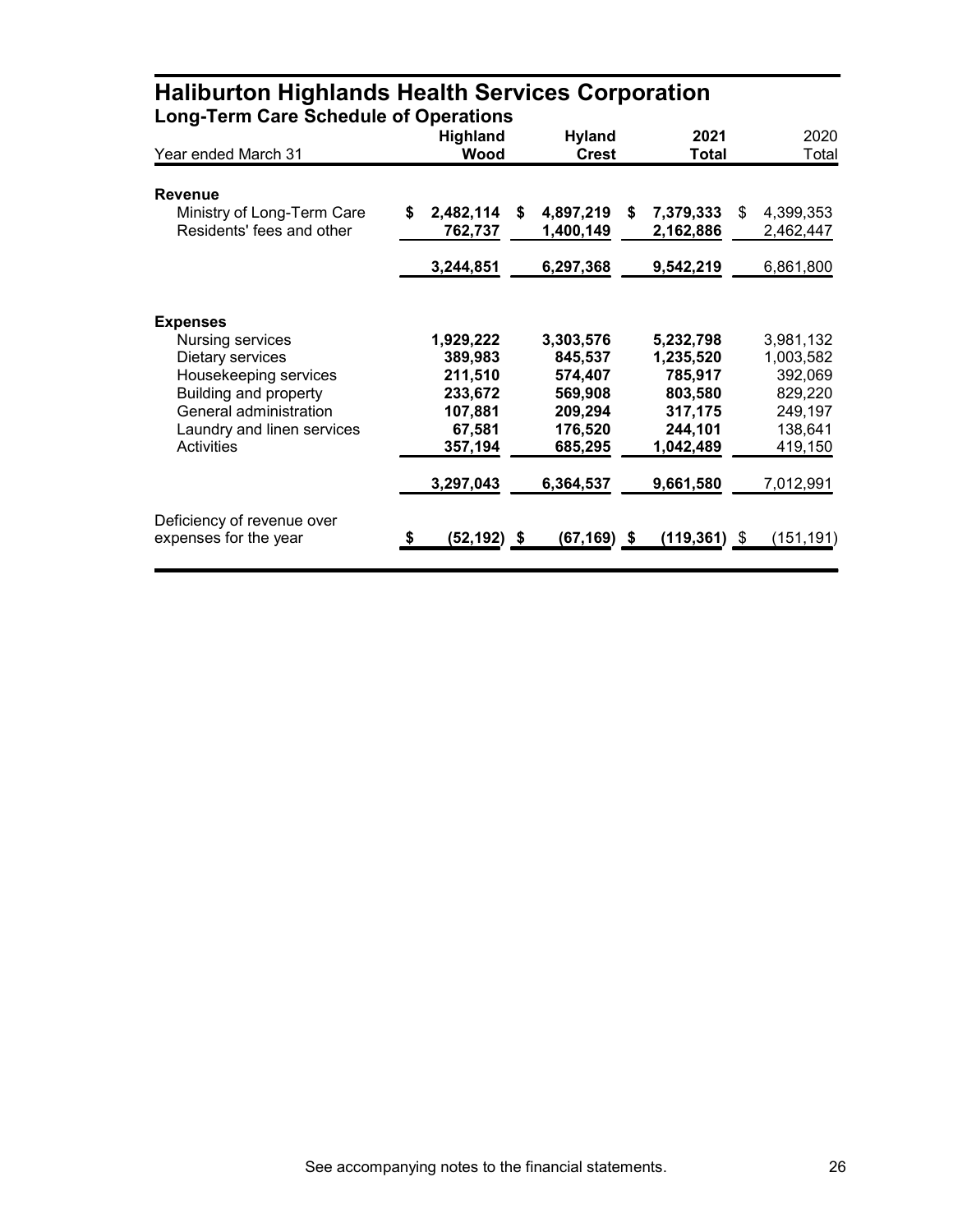| <b>Haliburton Highlands Health Services Corporation</b><br><b>Hospice Palliative Care Schedule of Operations</b> |   |                   |      |                          |
|------------------------------------------------------------------------------------------------------------------|---|-------------------|------|--------------------------|
| Year ended March 31                                                                                              |   | 2021              |      | 2020                     |
| Revenue<br>Ministry of Health                                                                                    | S | 287,005           | - \$ | 282,060                  |
| <b>Expenses</b><br>Salaries, wages and benefits<br>Supplies and sundry<br>Minor equipment                        |   | 267,972<br>19,034 |      | 254.309<br>27,415<br>475 |
|                                                                                                                  |   | 287,006           |      | 282,199                  |
| Deficiency of revenue over expenses for the year                                                                 |   |                   |      | (139)                    |

### See accompanying notes to the financial statements. 27